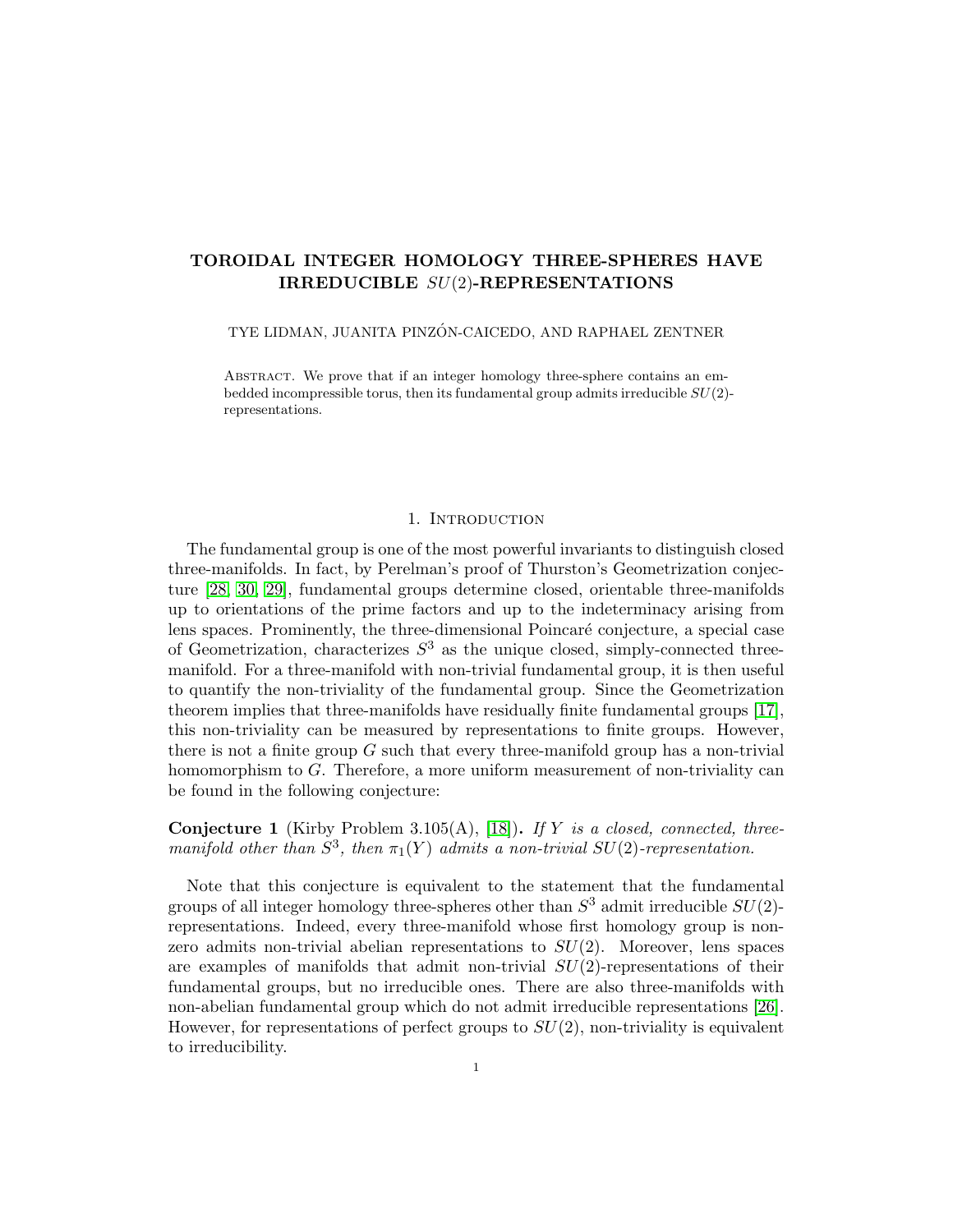For comparison, the third author showed in [\[36\]](#page-25-4) that Conjecture [1](#page-0-0) is true if one replaces  $SU(2)$  with  $SL_2(\mathbb{C})$ . The reader may also relate Conjecture [1](#page-0-0) with characterizing the three-manifolds with simplest instanton or Heegaard Floer homologies. One side of the L-space conjecture predicts that every prime integer homology three-sphere other than  $S<sup>3</sup>$  and the Poincaré homology three-sphere admits a coorientable taut foliation. This fact, together with the gauge-theoretic methods used by Kronheimer-Mrowka in [\[22\]](#page-24-2), would then imply Conjecture [1.](#page-0-0)

There are many families of integer homology three-spheres for which Conjecture [1](#page-0-0) has been established, such as those which are Seifert fibered (although the methods go back to Fintushel-Stern [\[12\]](#page-24-3), this can be found explicitly in [\[32,](#page-25-5) Theorem 2.1]), branched double covers of non-trivial knots with determinant 1 [\[7,](#page-24-4) Theorem 3.1] and [\[35,](#page-25-6) Corollary 9.2],  $1/n$ -surgeries on non-trivial knots in  $S^3$  [\[21\]](#page-24-5), those that are filled by a Stein manifold which is not a homology ball [\[1\]](#page-24-6), or for splicings of knots in  $S^3$  [\[36\]](#page-25-4).

It follows again from Geometrization that there are three (non-disjoint) types of prime integer homology three-spheres: Seifert fibered, hyperbolic, and toroidal ones. We remark that although some toroidal integer homology three-spheres are Seifert fibered, they are never hyperbolic. The third author established that if all hyperbolic integer homology three-spheres have irreducible  $SU(2)$ -representations, then Conjecture [1](#page-0-0) holds in general. While we are unable to complete the remaining step in this program, we confirm the existence of  $SU(2)$ -representations for toroidal integer homology three-spheres.

<span id="page-1-0"></span>**Theorem 1.1.** Let Y be a toroidal integer homology three-sphere. Then  $\pi_1(Y)$ admits an irreducible SU(2)-representation.

A proof of Theorem [1.1](#page-1-0) could be obtained by showing that toroidal integer homology three-spheres have non-trivial instanton Floer homology. Although we expect the latter to be true (see [\[18,](#page-24-1) Problem 3.106]), we do not prove it in this article. Our proof of Theorem [1.1](#page-1-0) instead relies on holonomy perturbations in a manner similar to the proof of  $[36,$  Theorem 8.3. If Y is a toroidal integer homology three-sphere, then Y can be viewed as a splice of knots  $K_i$  in integer homology three-spheres  $Y_i$  for  $i = 1, 2$  (see for example [\[10,](#page-24-7) Proof of Corollary 6.2]). If some  $Y_i$  has an irreducible  $SU(2)$ -representation, then there is a  $\pi_1$ -surjective map from Y to  $Y_i$  and we can pull back to an irreducible  $SU(2)$ -representation for Y. If not, then we will study the image of the space of representations of the knot exterior  $Y_i \setminus N(K_i)^\circ$  in the character variety for the boundary torus (i.e. in the pillowcase). Here,  $N(K_i)$  denotes a closed tubular neighborhood of  $K_i$ , and  $N(K_i)^\circ$  denotes its interior. Similar to the case of non-trivial knots in  $S^3$ , if  $Y_i$  has no irreducible representations, we will show that the image in the pillowcase contains a suitably essential loop. The loops for the two exteriors will have a non-trivial intersection, and therefore the spliced manifold Y will admit an irreducible  $SU(2)$ -representation.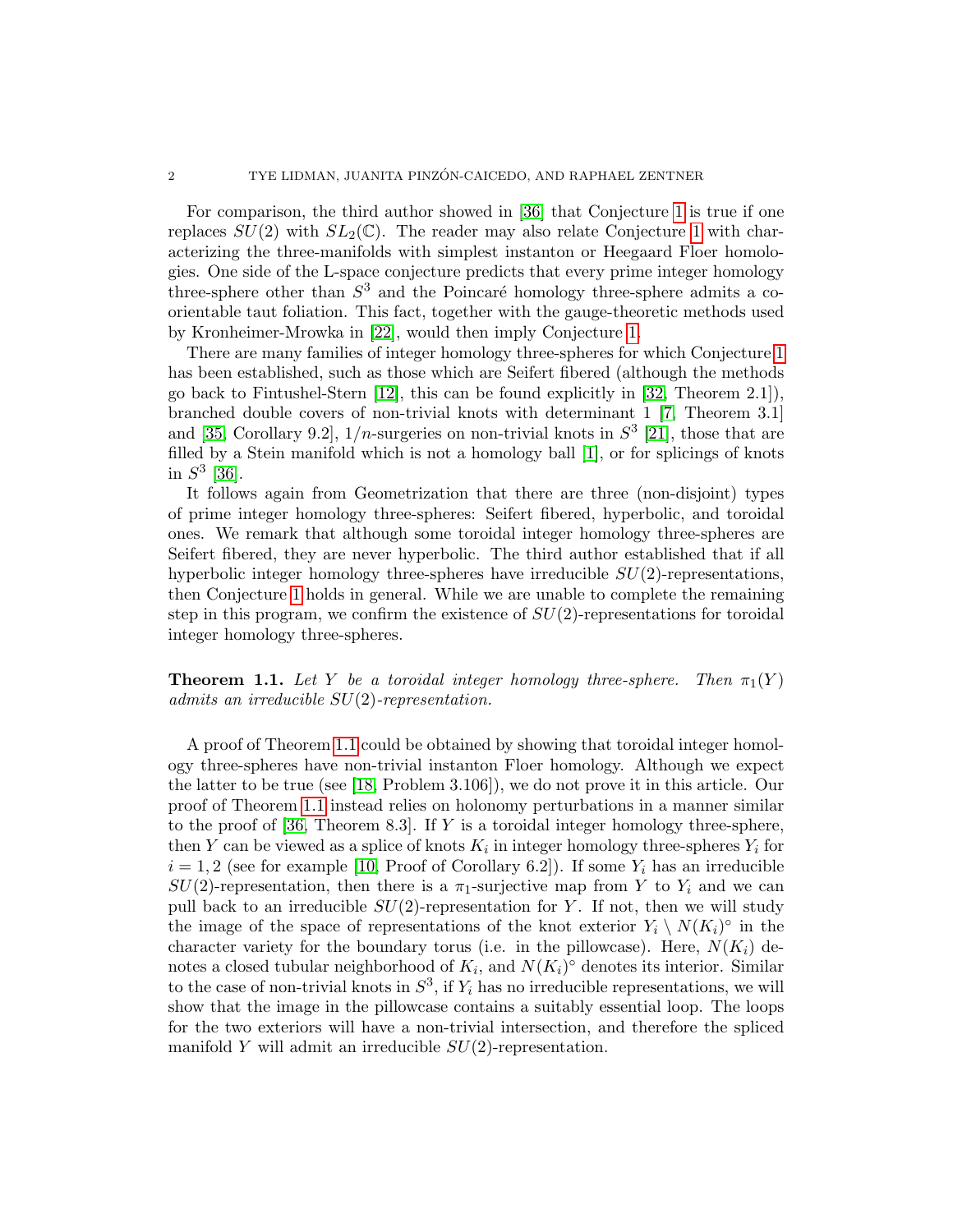Theorem [1.1](#page-1-0) gives a simpler proof of [\[36,](#page-25-4) Theorem 9.4] since it avoids the use of a finiteness result of Boileau-Rubinstein-Wang.

Corollary 1.2 (Theorem 9.4, [\[36\]](#page-25-4)). Every integer homology three-sphere other than  $S^3$  has an irreducible  $SL_2(\mathbb{C})$ -representation of its fundamental group.

Proof. By the remarks above we have to consider three cases: Seifert fibered, hyperbolic, and toroidal integer homology three-spheres. Let Y be an integer homology three-sphere other than  $S^3$ . If Y is hyperbolic, it admits an irreducible  $SL_2(\mathbb{C})$ -representation by lifting the holonomy representation to  $PSL_2(\mathbb{C})$  [\[8\]](#page-24-8). If Y is Seifert fibered, then  $\pi_1(Y)$  admits an irreducible  $SU(2)$ -representation by [\[32,](#page-25-5) Theorem 2.1. If Y is toroidal, the result now follows from Theorem [1.1.](#page-1-0)  $\Box$ 

In order to generalize the holonomy perturbation machinery developed by the third author from non-trivial knots in  $S^3$ , we will need to establish a non-vanishing result which may be of independent interest.

<span id="page-2-0"></span>**Theorem 1.3.** Let J be a knot in an integer homology three-sphere Y such that the exterior of J is irreducible and boundary-incompressible. Suppose that  $I_*(Y) = 0$ . Then,  $I^w_*(Y_0(J)) \neq 0$ .

Here, and throughout this article,  $I_*$  denotes Floer's original version of instanton Floer homology and  $I^w_*$  denotes instanton Floer homology for an admissible  $SO(3)$ bundle with second Stiefel-Whitney class w. (Note that  $Y_0(J)$  admits only one such bundle.)

The proof of Theorem [1.3](#page-2-0) is a combination of (1) Kronheimer-Mrowka's nonvanishing result for instanton Floer homology of three-manifolds with a taut sutured manifold hierarchy [\[19\]](#page-24-9), (2) the surgery exact triangle in instanton Floer homology, and (3) Gordon's description of surgery on cable knots [\[16\]](#page-24-10). The argument is similar to Kronheimer-Mrowka's proof of Property P [\[22\]](#page-24-2).

While Theorem [1.3](#page-2-0) itself may not be particularly interesting, it does lead to the following corollary, whose analogue in Heegaard Floer homology has been established by Ni [\[27,](#page-25-7) p.1144] and Conway and Tosun [\[6\]](#page-24-11). The proof of the corollary appears in Section [2](#page-4-0) below.

<span id="page-2-1"></span>**Corollary 1.4.** Let  $Y \neq S^3$  be an integer homology three-sphere which bounds a Mazur manifold. Then,  $I_*(Y) \neq 0$ , and hence  $\pi_1(Y)$  admits an irreducible  $SU(2)$ representation.

Recall that Baldwin-Sivek prove that if an integer homology three-sphere Y bounds a Stein domain with non-trivial homology, then  $\pi_1(Y)$  admits an irreducible  $SU(2)$ -representation [\[1,](#page-24-6) Theorem 1.1]. In light of Conjecture [1,](#page-0-0) the following conjecture would be a natural extension of their work:

**Conjecture 2.** If  $Y \neq S^3$  is an integer homology three-sphere which bounds a Stein integer homology ball, then  $\pi_1(Y)$  admits an irreducible  $SU(2)$ -representation.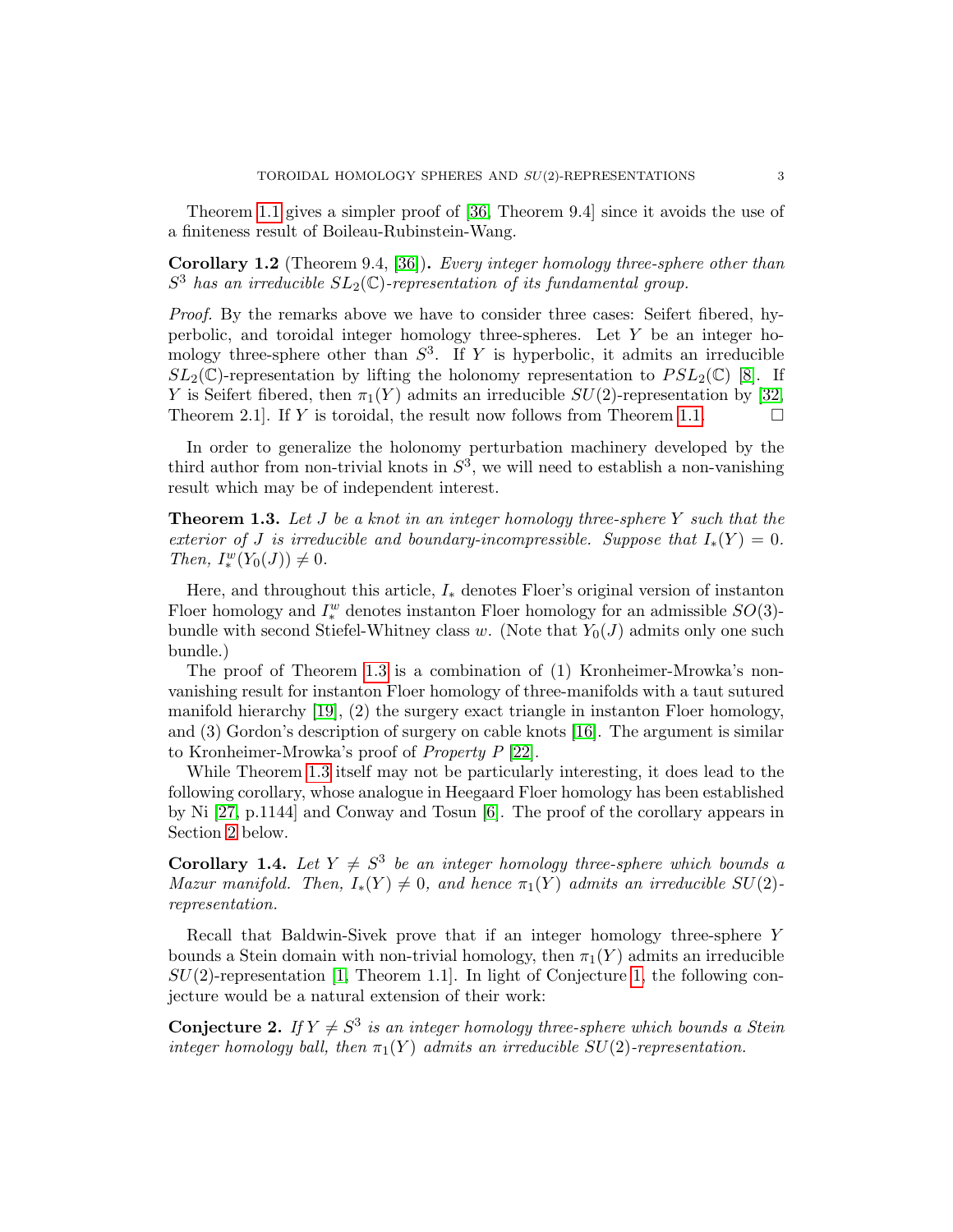Since Stein domains admit handlebody decompositions with no three-handles [\[11\]](#page-24-12), Corollary [1.4](#page-2-1) proves this conjecture for the boundaries of Stein integer homology balls with the simplest possible handle decompositions.

Theorem [1.1](#page-1-0) also has two simple corollaries. The first one is obtained by considering branched covers over satellite knots in  $S^3$ . Remarkably, its proof requires no use of gauge theory, beyond our main result. Its proof appears in Section [5](#page-22-0) below.

<span id="page-3-1"></span>**Corollary [1](#page-0-0).5.** Let K be a prime, satellite knot in  $S^3$ . Conjecture 1 holds for any non-trivial cyclic branched cover of K.

To obtain the second corollary, define a graph manifold integer homology threesphere to be a closed, orientable three-manifold whose torus decomposition has no hyperbolic pieces.<sup>[1](#page-3-0)</sup> As discussed above, the fundamental groups of Seifert integer homology three-spheres other than  $S^3$  admit irreducible  $SU(2)$ -representations, and hence we obtain:

**Corollary 1.6.** Let Y be a graph manifold integer homology three-sphere other than  $S^3$ . Then  $\pi_1(Y)$  admits an irreducible SU(2)-representation.

A first alternate proof of this corollary can be obtained by noting that every integer homology three-sphere other than  $S^3$  which is a graph manifold can be realized as the branched double cover of a non-trivial (arborescent) knot in  $S^3$ , see [\[3\]](#page-24-13). A second alternate proof can be obtained by noting that every prime graph manifold integer homology three-sphere Y other than  $S^3$  or  $\Sigma(2,3,5)$  admits a co-orientable taut foliation by [\[2,](#page-24-14) Corollary 0.3]. This implies that  $I_*(Y) \neq 0$ , and this in turn implies that there exists an irreducible  $SU(2)$ -representation. On the other hand, the binary dodecahedral group is well-known to admit two conjugacy classes of irreducible representations, completing the proof. Note that, unlike for Seifert integer homology three-spheres, the Casson invariant of a non-trivial graph manifold can be zero. For example, the three-manifold  $Y$  obtained as the splice of two copies of the exterior of the right handed trefoil has trivial Casson invariant [\[15,](#page-24-15) [4\]](#page-24-16).

Outline. In Section [2](#page-4-0) we establish the main technical result Theorem [1.3](#page-2-0) whose strategy also leads us to prove Corollary [1.4](#page-2-1) about Mazur manifolds. In Section [3,](#page-6-0) we review the pillowcase construction and prove Theorem [1.1](#page-1-0) in subsection [3.3,](#page-11-0) using a technical result about invariance under holonomy perturbations in instanton Floer homology reviewed in Section [4.](#page-13-0) The material in Section [4](#page-13-0) is mostly known (or at least folklore knowledge) and can be found elsewhere, but the reader might appreciate our synthesis of the role of holonomy perturbations and our sketch of invariance in order to follow more easily through the proof of our main results. In Section [5,](#page-22-0) we prove Corollary [1.5.](#page-3-1)

<span id="page-3-0"></span><sup>1</sup>Some authors impose additional constraints, such as primeness or a non-trivial torus decomposition.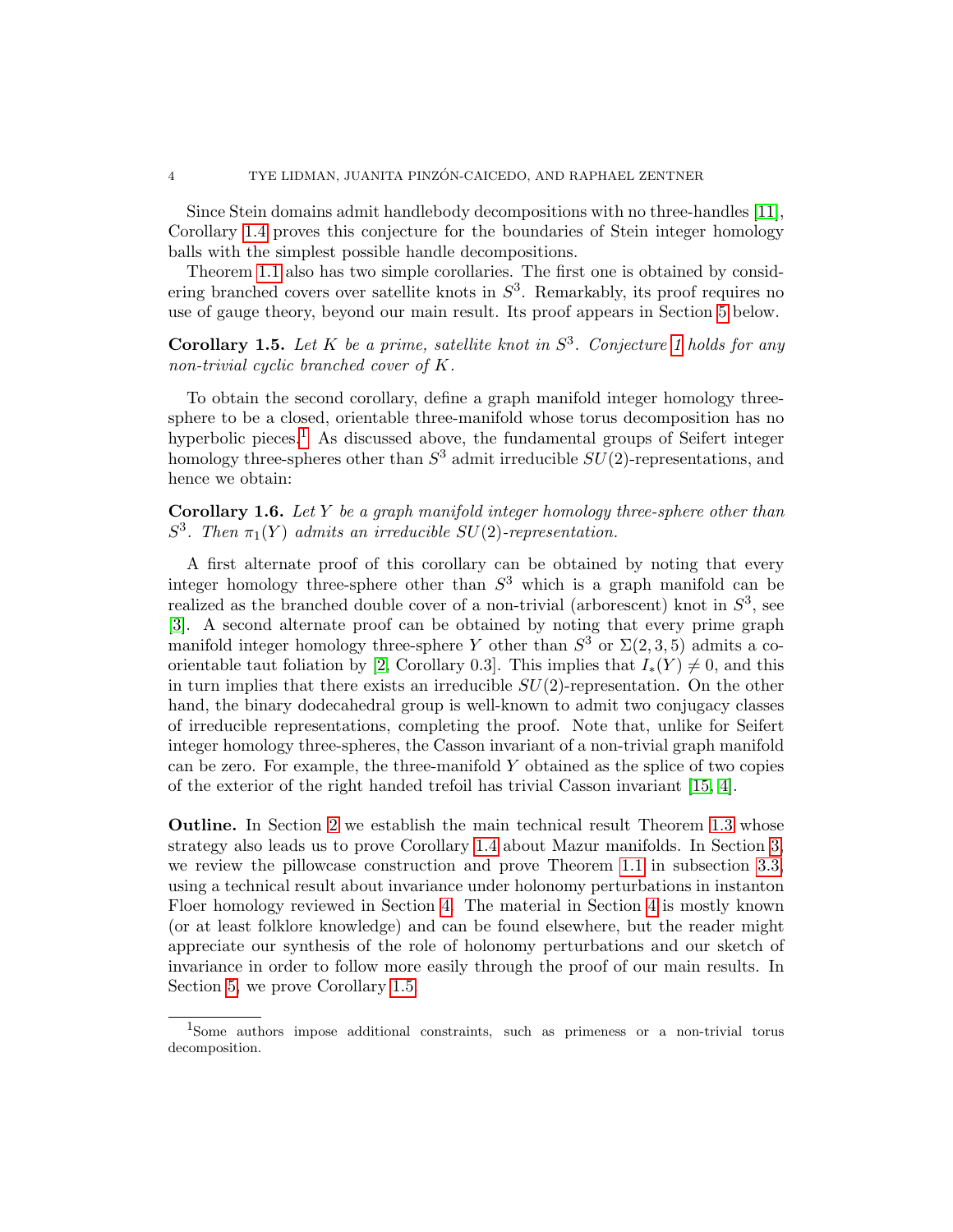Acknowledgements. Tye Lidman was partially supported by NSF grant DMS-1709702 and a Sloan Fellowship. Juanita Pinzón-Caicedo is grateful to the Max Planck Institute for Mathematics in Bonn for its hospitality and financial support while a portion of this work was prepared for publication. She was partially supported by NSF grant DMS-1664567, and by Simons Foundation Collaboration grant 712377. Raphael Zentner is grateful to the DFG for support through the Heisenberg program. We would also like to thank John Baldwin, Paul Kirk, and Tom Mrowka for helpful discussions.

### 2. Instanton Floer homology of 0-surgery

<span id="page-4-0"></span>In this section we rely solely on formal properties of instanton Floer homology to prove Theorem [1.3](#page-2-0) regarding the instanton Floer homology of 0-surgeries, and Corollary [1.4](#page-2-1) regarding the instanton Floer homology of integer homology threespheres that bound Mazur manifolds. More concrete aspects of instanton Floer homology groups, in particular those regarding perturbations, appear in Section [4](#page-13-0) but in this section we wish to place the focus on the usefulness of formal properties for purposes of computations.

We consider instanton Floer homology for admissible bundles, as introduced by Floer [\[14\]](#page-24-17). For integer homology three-spheres, this is the trivial  $SU(2)$ -bundle over Y. For three-manifolds with positive first Betti number, this is an  $SO(3)$ -bundle  $P \to Y$  such that there is a surface  $\Sigma \subseteq Y$  on which the second Stiefel-Whitney class  $w := w_2(P)$  evaluates non-trivially, that is, such that  $\langle w_2(P), \Sigma \rangle \neq 0$ . The instanton Floer homology group is defined as a version of Morse homology of the Chern-Simons function on the space of connections on the admissible bundle [\[14,](#page-24-17) [9\]](#page-24-18). It is denoted by  $I_*(Y)$  for the trivial bundle on integer homology three-spheres, and it is denoted by  $I^w_*(Y)$  for  $SO(3)$ -bundles  $P \to Y$  with  $w_2(P) = w$ . We remark here that for an integer homology three-sphere, the trivial connection is isolated and is the unique reducible connection (up to gauge equivalence). In the other cases, the admissibility condition ensures that there are no reducible flat connections on the bundle.

In the case of a knot K in an integer homology three-sphere Y, there is a unique admissible bundle on the 0-surgery  $Y_0(K)$ , because  $H^2(Y_0(K);\mathbb{Z}/2) \cong \mathbb{Z}/2$ . Therefore, the instanton Floer homology group  $I^w(Y_0(K))$  is defined without ambiguity.

<span id="page-4-2"></span><span id="page-4-1"></span>Proposition 2.1. Instanton Floer homology satisfies the following properties:

(1) For Y an integer homology three-sphere and any  $n \in \mathbb{Z}$ , the three-manifolds  $Y_{1/n}(K)$ ,  $Y_{1/(n+1)}(K)$ , and  $Y_0(K)$  fit into an exact triangle

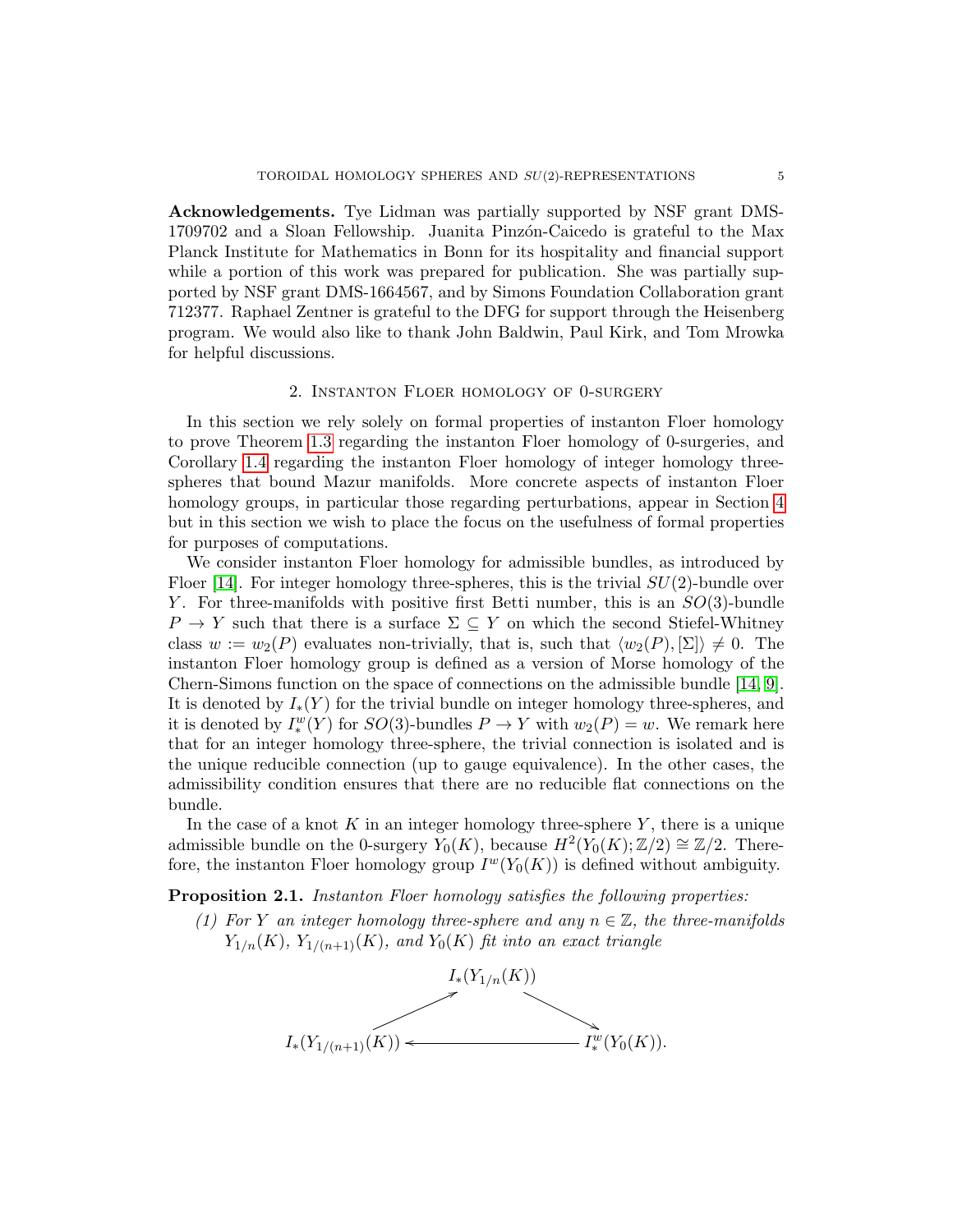- <span id="page-5-0"></span>(2) If M is an irreducible three-manifold with  $b_1(M) = 1$ , then  $I^w_*(M) \neq 0$ .
- <span id="page-5-1"></span>(3) For Y an integer homology three-sphere, if  $\pi_1(Y)$  admits no irreducible  $SU(2)$ -representations, then  $I_*(Y) = 0$ .
- <span id="page-5-2"></span>(4)  $I_*^w(S^2 \times S^1) = 0.$

*Proof.* The surgery exact triangle in  $(2.1(1))$  is originally due to Floer [\[14,](#page-24-17) Theorem 2.4] with details given in  $[5,$  Theorem 2.5]. The non-triviality result in  $(2.1(2))$  is precisely  $[20,$  Theorem 7.21]. Next,  $(2.1(3))$  follows from [\[13,](#page-24-21) Theorem 1], since if  $\pi_1(Y)$  admits no irreducible  $SU(2)$ -representations, then the generating set for the instanton Floer chain groups is empty. Finally,  $(2.1(4))$  follows from  $(2.1(3))$  and  $(2.1(1))$ , by considering the surgery exact triangle for surgery on the unknot in  $S<sup>3</sup>$ . Alternatively, this follows from the definition of  $I^w_*$  (see Section [4\)](#page-13-0), since  $\pi_1(S^2 \times S^1)$ admits no representations to  $SO(3)$  which do not lift to  $SU(2)$ .

We will be particularly interested in integer homology three-spheres whose fundamental groups do not admit irreducible  $SU(2)$ -representations. We therefore establish the following definition.

**Definition 2.2.** An integer homology three-sphere Y is  $SU(2)$ -cyclic if every  $SU(2)$ representation of  $\pi_1(Y)$  is trivial.

Notice that Conjecture [1](#page-0-0) states that  $S^3$  is the only  $SU(2)$ -cyclic integer homology three-sphere.

Having stated the above formal properties of instanton Floer homology, the proofs of Theorem [1.3](#page-2-0) and Corollary [1.4](#page-2-1) now follow easily.

2.1. Non-vanishing of Instanton Floer Homology. In this subsection we illustrate the way the formal properties from Proposition [2.1](#page-4-2) can be used to show that the instanton homology groups are non-zero in two cases: (1) three-manifolds obtained as 0-surgery along knots in  $SU(2)$ -cyclic integer homology three-spheres whose exterior is irreducible and boundary incompressible, and (2) three-manifolds other than  $S<sup>3</sup>$  obtained as the boundary of a Mazur manifold.

*Proof of Theorem [1.3.](#page-2-0)* We assume  $I_*^w(Y_0(K))$  is trivial and argue by contradiction. By Proposition [2.1\(1\)](#page-4-1) the three-manifolds  $Y_{1/n}(K)$ ,  $Y_{1/(n+1)}(K)$ , and  $Y_0(K)$  fit together in an exact triangle



The assumption  $I^w_*(Y_0(K)) = 0$  implies that there is an isomorphism

 $I_*(Y_{1/(n+1)}(K)) \cong I_*(Y_{1/n}(K))$  for each  $n \in \mathbb{Z}$ .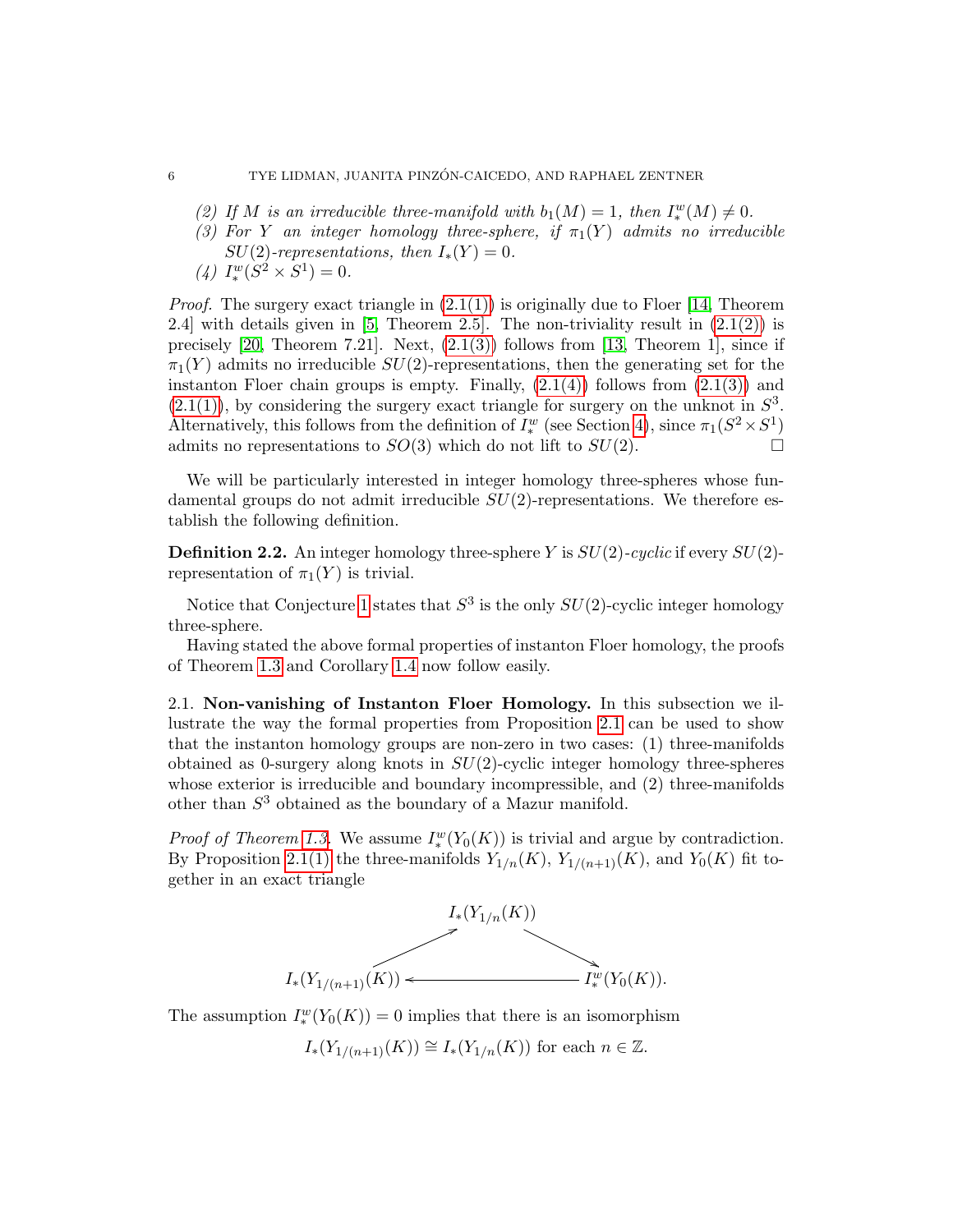In particular, if  $n = 0$  then  $I_*(Y_1(K)) \cong I_*(Y) = 0$  thus showing that for all  $n \in \mathbb{Z}$ ,

<span id="page-6-1"></span>
$$
I_*(Y_{1/n}(K)) = 0.
$$
 (1)

Now, a result of Gordon [\[16,](#page-24-10) Lemma 7.2] shows that  $Y_{1/4}(K)$  is diffeomorphic to  $Y_1(K_{2,1})$ , where  $K_{2,1}$  is the  $(2,1)$ -cable of the knot K (See Figure [5](#page-22-1) for an example of  $K_{2,1}$ ). This together with Equation [\(1\)](#page-6-1) implies  $I_*(Y_1(K_{2,1})) = 0$ . An iteration of an exact triangle as in Proposition [2.1\(1\)](#page-4-1) for surgeries along  $K_{2,1}$  gives  $I_*^w(Y_0(K_{2,1}))$  = 0.

We now consider a decomposition of  $Y_0(K_{2,1})$  that includes the knot exterior of K in Y. Denote by  $C_{2,1}$  a closed curve that lies in the boundary of a "small" solid torus  $S^1 \times \partial D_{1/2}^2 \subset S^1 \times D^2$ , and representing the class  $2[S^1] + [\partial D_{1/2}^2]$  in  $H_1(S^1 \times \partial D_{1/2}^2)$ . Notice that the 0-framing of  $K_{2,1}$  in Y induces the framing on  $C_{2,1}$  determined by the curve  $\lambda$  in  $\partial N(C_{2,1})$  that represents the class  $2[S^1]$  in  $H_1(S^1 \times \partial D^2)$  (see [\[16,](#page-24-10) pg. 692]). Therefore, the manifold  $Y_0(K_{2,1})$  can be expressed as the union of the knot exterior  $Y \setminus N(K)$ , and the result of Dehn surgery on  $S^1 \times D^2$  along the curve  $C_{2,1}$ with framing given by  $\lambda$ . By hypothesis the knot exterior  $Y \setminus N(K)$  is irreducible and boundary-incompressible, and by [\[16,](#page-24-10) Lemma 7.2] the 0-surgery along the curve  $C_{2,1}$  is a Seifert fibred space with incompressible boundary. Hence  $Y_0(K_{2,1})$  is an irreducible closed three-manifold with first Betti number equal to 1 and with trivial instanton Floer homology. However, this contradicts Proposition  $2.1(2)$ , which says that  $I_*^w(Y_0(K_{2,1})) \neq 0.$ 

Next, consider integer homology three-spheres that bound a Mazur manifold, that is, a four-manifold that admits a handle decomposition in terms of exactly one 0-handle, one 1-handle, and one 2-handle as in Figure [1.](#page-7-0) Then we have:

Proof of Corollary [1.4.](#page-2-1) If Y bounds a Mazur manifold, then there exists a knot *J* in *Y* such that  $Y_0(J) = S^2 \times S^1$ . Moreover, if  $I_*(Y) = 0$ , a combination of the surgery exact triangle from Proposition [2.1\(1\)](#page-4-1) and the computation  $I^w_*(S^2 \times S^1) = 0$ from Proposition [2.1\(4\)](#page-5-2) shows once again that  $I_*(Y_{1/4}(J)) = 0$ . The same argument used above in the proof of Theorem [1.3](#page-2-0) then gives  $I_*(Y_0(J_{2,1})) = 0$ . However, it is easy to see that the exterior of a knot in  $S^2 \times S^1$  which generates homology is either irreducible and boundary-incompressible or a solid torus. The latter case corresponds to  $Y = S^3$ , so by assumption we have that  $Y_0(J_{2,1})$  is irreducible with  $b_1 = 1$ . But this contradicts Proposition [2.1\(2\).](#page-5-0)

### 3. The pillowcase alternative

<span id="page-6-0"></span>In this section we recall the relevant background on  $SU(2)$ -character varieties and generalize work of the third author [\[36\]](#page-25-4) to prove Theorem [1.1,](#page-1-0) our main result.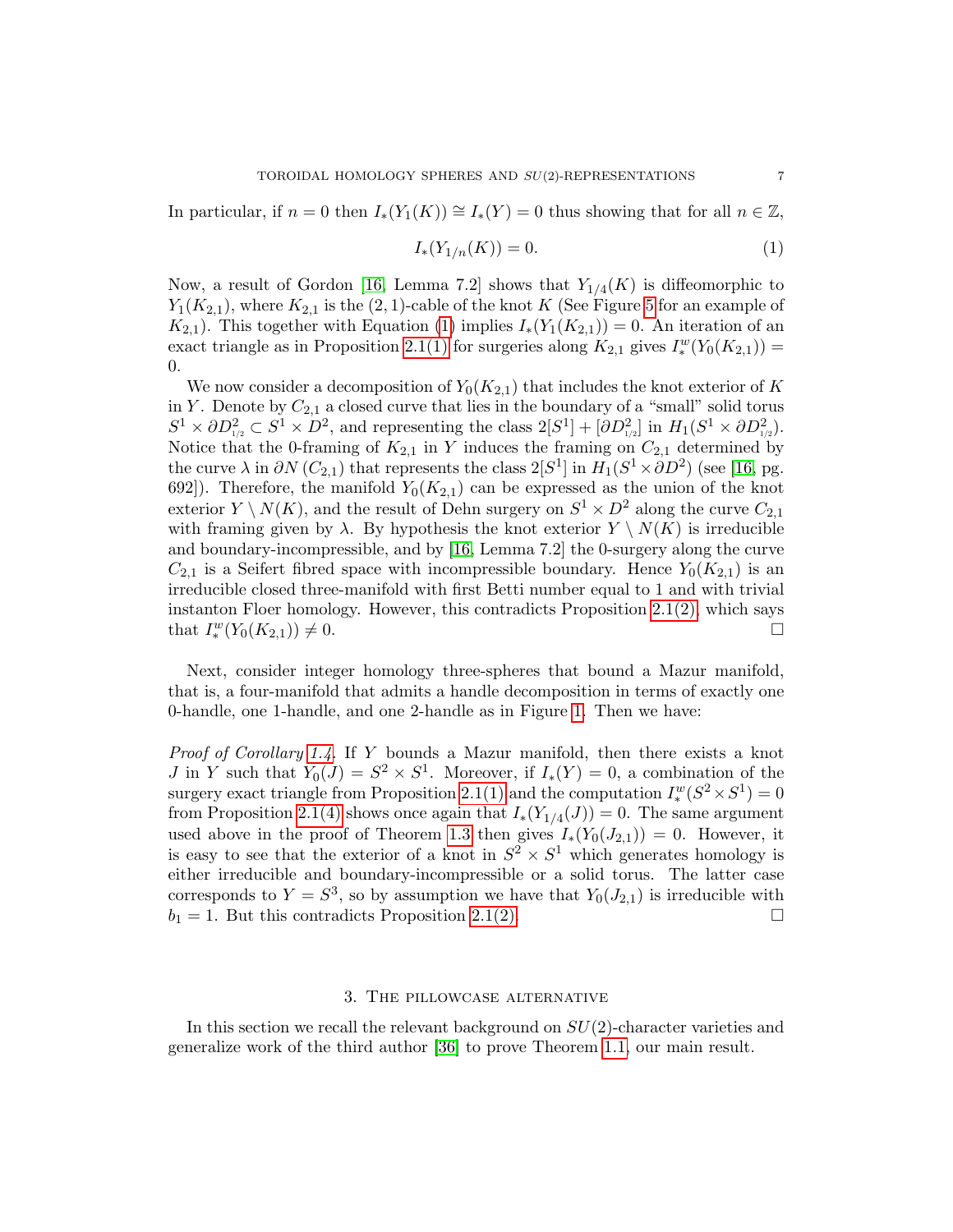

<span id="page-7-0"></span>Figure 1. A Mazur manifold with one two-handle attached with framing given by *n* for some  $n \in \mathbb{N}$ .

## 3.1. The pillowcase. Given a connected manifold  $M$ , we denote by

 $R(M) = \text{Hom}(\pi_1(M), SU(2))/SU(2)$ 

the space of  $SU(2)$ -representations of its fundamental group, up to conjugation. We will write  $R(M)^*$  for the subset of irreducible representations. For example, the space  $R(T^2)$  is identified with the *pillowcase*, an orbifold homeomorphic to a two-dimensional sphere with four corner points. To see this, notice that since  $\pi_1(T^2) \cong \mathbb{Z}^2$  is abelian, the image of any representation  $\rho: \pi_1(T^2) \to SU(2)$  is contained in a maximal torus subgroup of  $SU(2)$ . Up to conjugation, this torus can be identified with the circle group consisting of matrices of the form  $\begin{bmatrix} e^{i\theta} & 0 \\ 0 & -e^{-i\theta} \end{bmatrix}$  $\begin{bmatrix} e^{i\theta} & 0 \\ 0 & e^{-i\theta} \end{bmatrix}$  for  $\theta \in [0, 2\pi]$ . Thus, if we denote the generators of  $\pi_1(T^2) \cong \mathbb{Z}^2$  by m and l, then, again after conjugation, a representation  $\rho \in R(T^2)$  is determined by

$$
\rho(m) = \begin{bmatrix} e^{i\alpha} & 0 \\ 0 & e^{-i\alpha} \end{bmatrix} \quad \text{and} \quad \rho(l) = \begin{bmatrix} e^{i\beta} & 0 \\ 0 & e^{-i\beta} \end{bmatrix},
$$

and hence we can associate to  $\rho$  a pair  $(\alpha, \beta) \in [0, 2\pi] \times [0, 2\pi]$ . However, conjugation of  $\rho$  by the element  $\begin{bmatrix} 0 & 1 \\ -1 & 0 \end{bmatrix}$  gives rise to the representation associated to the pair  $(2\pi - \alpha, 2\pi - \beta)$ . This is the only ambiguity, however, as can be seen using the fact that the trace of an element in  $SU(2)$  determines its conjugacy class. Therefore  $R(T^2)$  is isomorphic to the quotient of the fundamental domain  $[0, \pi] \times [0, 2\pi]$  by identifications on the boundary as indicated in Figure [2.](#page-8-0)

If we have a three-manifold M with torus boundary, then the inclusion  $i: T^2 \cong$  $\partial M \hookrightarrow M$  induces a map  $i^* \colon R(M) \to R(T^2)$  by restricting a representation to the boundary. For instance, if  $K$  is a knot in a three-manifold  $Y$ , then the three-manifold  $Y(K) := Y \setminus N(K)^{\circ}$  obtained by removing the interior of a tubular neighborhood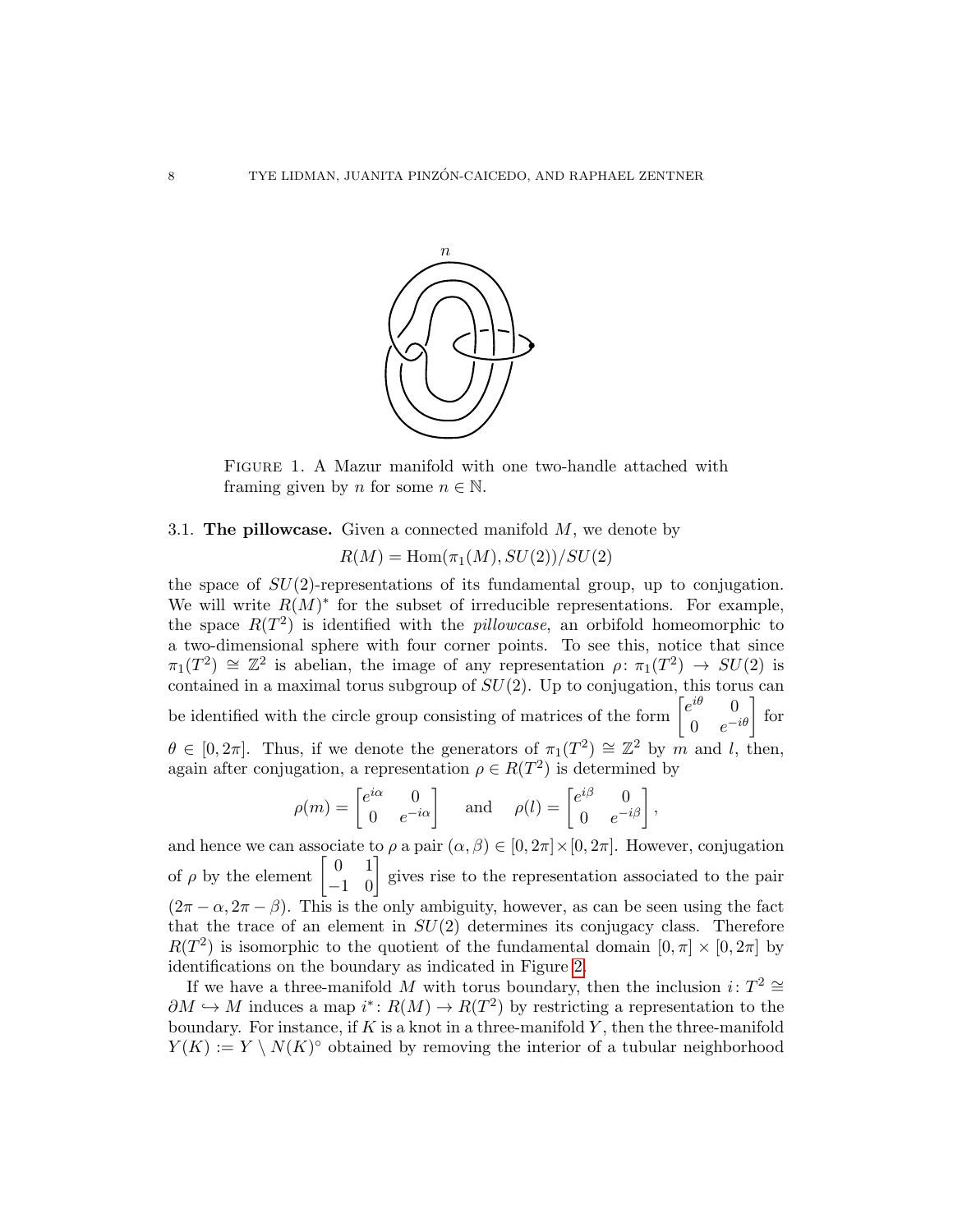

<span id="page-8-0"></span>FIGURE 2. The gluing pattern for obtaining the pillowcase from a rectangle, and the image of the representation variety  $R(K)$  of the trefoil in the pillowcase.

 $N(K)$  of K from Y, is a three-manifold with boundary a two-dimensional torus. Figure [2](#page-8-0) shows the image of  $R(S^3(K))$  when K is the right handed trefoil in  $S^3$ , once in the pillowcase, and once in the fundamental domain  $[0, \pi] \times [0, 2\pi]$ . Here we use the convention that the first coordinate corresponds to  $\rho(m_K)$ , where  $m_K$  is a meridian to the knot K, and the second coordinate corresponds to  $\rho(l_K)$ , where  $l_K$ is a longitude of the knot  $K$ .

For a knot  $K$  in a three-manifold  $Y$  there is a well-defined notion of meridian  $m<sub>K</sub>$ , and if the knot is nullhomologous, there is a well-defined notion of longitude  $l_K$ . In particular, this is the case for any knot K in an integer homology threesphere Y. In what follows, we will use the notation  $R(K) := R(Y(K))$  if it is clear which integer homology three-sphere  $Y$  we have in mind, and we will stick to the above convention of the coordinates in  $R(T^2)$  corresponding to the meridian and longitude of K. With these conventions, all abelian representations in  $R(K)$  map under i<sup>\*</sup> to the thick red line  $\{\beta = 0 \mod 2\pi\mathbb{Z}\}$  'at the bottom' of the pillowcase  $R(T^2)$ . Indeed,  $l_K$  is a product of commutators in the fundamental group of the knot complement, so an abelian representation necessarily maps  $l_K$  to the identity. Furthermore, for any  $\alpha \in [0, \pi]$  we can find an abelian representation of  $R(K)$  whose restriction to  $R(T^2)$  corresponds to  $(\alpha, 0)$ .

If we cut the pillowcase open along the lines  $a_0 := \{\alpha = 0 \mod 2\pi \mathbb{Z}\}\$  and  $a_{\pi} :=$  $\{\alpha = \pi \mod 2\pi\mathbb{Z}\},\$  we obtain a cylinder  $C = [0, \pi] \times \mathbb{R}/2\pi\mathbb{Z}$ . In the gluing pattern of Figure [2](#page-8-0) this means that we do not perform the identifications along the four indicated vertical boundary lines.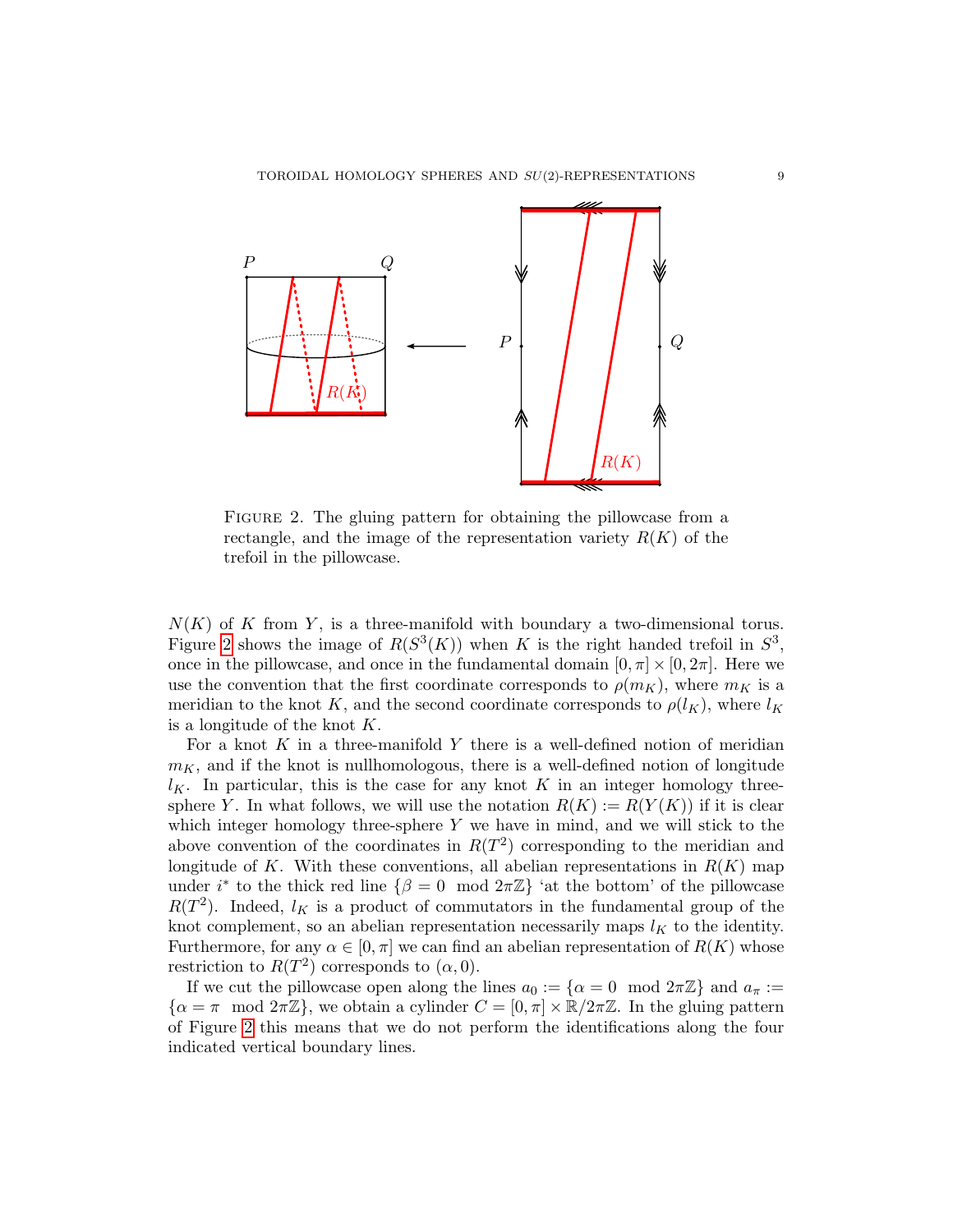Our main goal is to prove Theorem [3.5](#page-11-1) below, which asserts that if  $K$  is a knot in an  $SU(2)$ -cyclic integer homology three-sphere whose 0-surgery has non-trivial instanton homology, then the image of  $R(K)$  in the pillowcase contains a homologically non-trivial embedded closed curve in the cylinder C. In order to derive Theorem [1.1](#page-1-0) from this, we need a more refined statement, namely, that there is a homologically non-trivial embedded closed curve in  $i^*(R(K))$  that is disjoint from a neighborhood of the two lines  $a_0$  and  $a_{\pi}$ . Notice that for a knot in  $S^3$ , there are no representations with  $\rho(l_K) \neq id$  and  $\rho(m_K) = \pm id$ . This is because the fundamental group of a knot complement in  $S^3$  is normally generated by the meridian of the knot. In particular, there are no representations in  $i^*(R(K))$  that have coordinates  $(\alpha, \beta)$  with  $\beta \neq 0$ , and  $\alpha = 0$  or  $\alpha = \pi$ . In [\[36,](#page-25-4) Proposition 8.1], it is shown that the image of  $R(K)^*$ , the subset of irreducible representations in  $R(K)$ , in fact stays outside a neighborhood of these two lines. We begin with a generalization of this fact.

<span id="page-9-0"></span>**Lemma 3.1.** Let K be a knot in an  $SU(2)$ -cyclic integer homology three-sphere Y. There is a neighborhood of the lines  $\{\alpha = 0 \mod 2\pi\mathbb{Z}\}\$  and  $\{\alpha = \pi \mod 2\pi\mathbb{Z}\}\$  in the pillowcase which is disjoint from the image of  $R(K)^*$ .

*Proof.* Suppose by contradiction that the image of  $R(K)^*$  intersects every neighborhood of the lines  $\{\alpha = 0 \mod 2\pi\mathbb{Z}\}\$  and  $\{\alpha = \pi \mod 2\pi\mathbb{Z}\}\$ . If that was the case, then we could find a sequence of elements in  $R(K)^*$  whose image under i<sup>\*</sup> converges to a point on one of the two lines. By the compactness of  $R(K)$ , the limit is the image of a representation  $\rho: \pi_1(Y(K)) \to SU(2)$  sending every meridional curve  $\mu$ to  $\pm 1$ . We first claim that  $\rho$  must be a central representation (and hence reducible), and so its image under  $i^*$  can only be  $(0,0)$  or  $(\pi,0)$ .

First, if  $\rho(\mu) = 1$ , then  $\rho: \pi_1(Y(K)) \to SU(2)$  is really a representation of  $\pi_1(Y)$ . Since Y is assumed to be  $SU(2)$ -cyclic, then the representation is trivial and therefore  $\rho(\lambda) = 1$ . As a consequence, if the limit of elements in  $R(K)^*$  is an element of the line  $\{\alpha = 0 \mod 2\pi\mathbb{Z}\}\$ , then it is the point  $(0, 0)$  in the pillowcase. Next, consider the case that  $\rho(\mu) = -1$ . If the representation  $\rho$  is irreducible, then we obtain an irreducible representation  $\tilde{\rho}: \pi_1(Y) \to SO(3)$ . The obstruction to lifting an  $SO(3)$  representation into an  $SU(2)$ -representation is an element of  $H^2(Y;\mathbb{Z}/2)$ , and since Y is an integer homology three-sphere, the obstruction vanishes and  $\tilde{\rho}$ would lift to an irreducible representation to  $SU(2)$ , contradicting the fact that Y is  $SU(2)$ -cyclic. Therefore, a representation  $\rho: \pi_1(Y(K)) \to SU(2)$  satisfying  $\rho(\mu) = -1$  is reducible and hence abelian, and so factors through  $H_1(Y(K))$ . Because  $\lambda$  is trivial in  $H_1(Y(K))$ , we see that  $\rho$  is the central representation sending  $\mu$  to  $-1$  and  $\lambda$  to 1, and this corresponds to the point  $(-\pi,0)$  in the pillowcase. All of this shows that if a sequence of elements in  $i^*R(K)$  converges to a point on the lines  $\{\alpha = 0 \mod 2\pi\mathbb{Z}\}\$  and  $\{\alpha = \pi \mod 2\pi\mathbb{Z}\}\$ , then the limit point is a central representation. For notation, we will call these representations  $\rho_{\pm}$  for the sign of the image of  $\mu$ .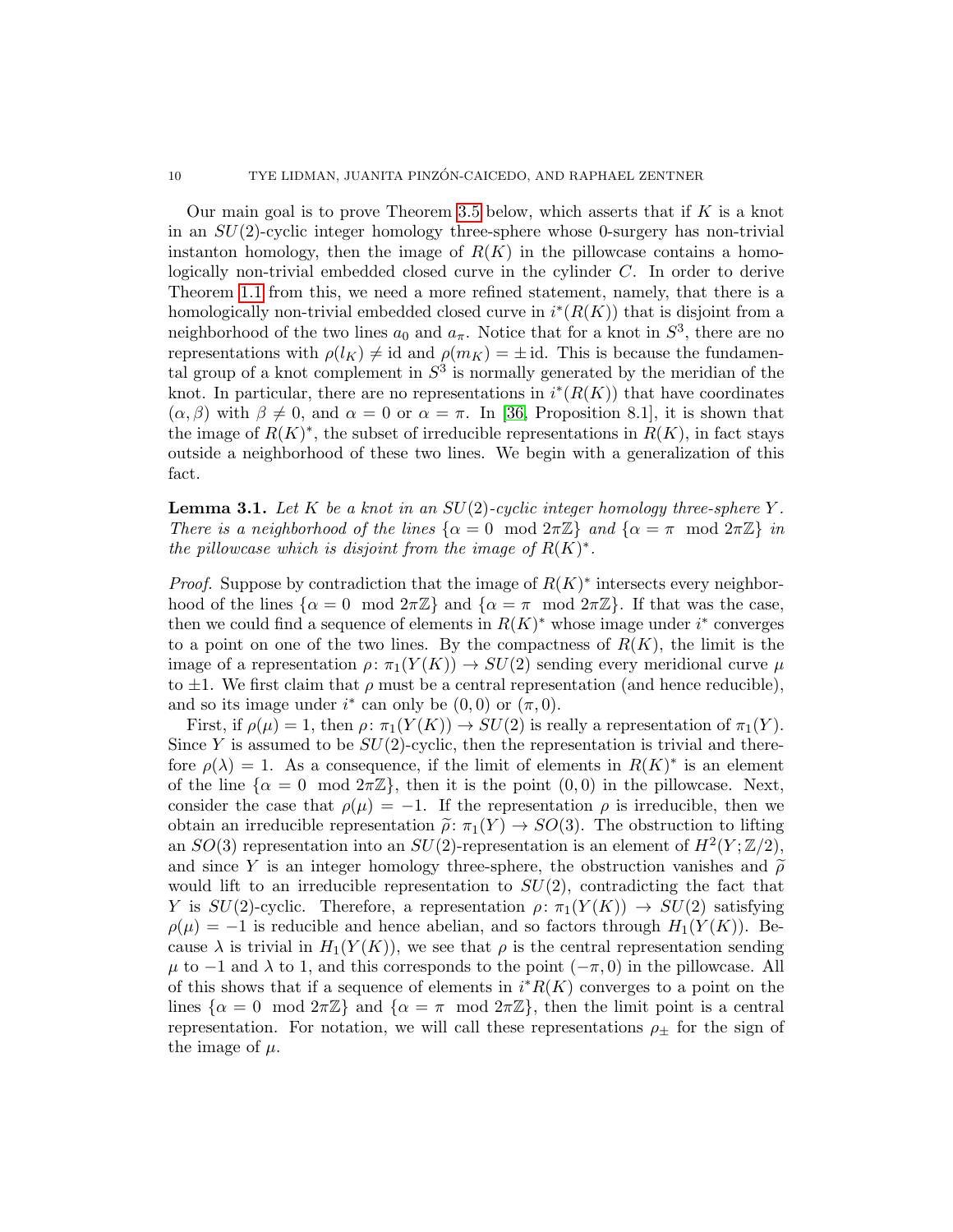Now, it remains to show that the points  $(0,0)$  and  $(\pi,0)$  cannot be limits of irreducible representations. We remark here that this fact does not require that  $Y$ is  $SU(2)$ -cyclic. Let  $\Gamma = \pi_1(Y(K))$ . A result of Weil [\[33\]](#page-25-8) expanded in [\[25,](#page-25-9) Chapter 2] shows that  $T_{\rho}R(K)$  corresponds to  $H^1(\Gamma; \mathfrak{su}(2)_{\mathrm{ad}_\mathcal{P}})$ . This group is identified with the first cohomology group (with twisted coefficients) of a  $K(\Gamma, 1)$ -space, or more generally, with the first (twisted) cohomology of any CW complex with fundamental group isomorphic to Γ. This shows that  $H^1(\Gamma; \mathfrak{su}(2)_{\mathrm{ad}}) = H^1(Y(K); \mathfrak{su}(2)_{\mathrm{ad}})$  and so  $T_{\rho}R(K) = H^1(Y(K); \mathfrak{su}(2)_{\text{ad}\varphi}).$  Next, since each representation  $\rho_{\pm}$  is central, then  $ad \circ \rho_{\pm}$  is the trivial representation and so

$$
H^1\left(Y(K);\mathfrak{su}(2)_{\mathrm{ad}\mathfrak{o}\rho_{\pm}}\right)=H^1\left(Y(K);\mathbb{R}^3\right)\cong\mathbb{R}^3.
$$

This shows that the tangent space to  $R(K)$  at  $\rho_{\pm}$  is three-dimensional. Since we obtain three dimensions of freedom by abelian representations near  $\rho_{\pm}$  in  $R(K)$ , the entire tangent space to  $R(K)$  consists of tangent vectors to abelian representations and so there cannot be irreducible representations near  $\rho_{\pm}$ , completing the proof.  $\Box$ 

3.2. Essential curves in the pillowcase. In this section, we relate the instanton Floer homology of 0-surgery on a knot to the image of the character variety of the knot exterior in the pillowcase. This will be the key step in the proof of Theorem [1.1,](#page-1-0) found at the end of this subsection.

We next establish some notation, following Kronheimer-Mrowka in [\[21\]](#page-24-5), that will be useful in the proof of our next theorem.

**Definition 3.2.** For a subset  $L \subseteq R(T^2)$ , we denote by  $R(K|L)$  the set of elements  $[\rho] \in R(K)$  such that  $[i^* \rho] \in L$ .

<span id="page-10-0"></span>**Theorem 3.3.** Let K be a knot in an integer homology three-sphere Y, and assume that the instanton Floer homology of the 0-surgery is non-vanishing,  $I^w_*(Y_0(K)) \neq 0$ . Then any topologically embedded path from  $P = (0, \pi)$  to  $Q = (\pi, \pi)$  in the associated pillowcase has an intersection point with the image of  $R(K)$ .

Before proving the theorem, we point out that this generalizes [\[36,](#page-25-4) Theorem 7.1], from knots in  $S<sup>3</sup>$  to knots in general integer homology three-spheres. The main difference in the argument compared to [\[36,](#page-25-4) Theorem 7.1] is that here we make use of the non-trivial instanton Floer homology of the 0-surgery in an essential way, which is exploited through its connection with holonomy perturbations of the Chern-Simons functional. The arguments of the third author in [\[36\]](#page-25-4) instead use holonomy perturbations of a moduli space which computes the Donaldson invariants of a closed 4-manifold containing the 0-surgery as a hypersurface. In that case, the non-vanishing result builds on the existence of a taut foliation on  $S_0^3(K)$  for a nontrivial knot K. In the case at hand, we do not know whether  $Y_0(K)$ , the 0-surgery on a knot K in the integer homology three-sphere Y, admits a taut foliation.

Proof. Suppose by contradiction that there is a continuous embedded path c from P to Q such that its image is disjoint from  $i^*(R(K)) \subseteq R(T^2)$ . (We will not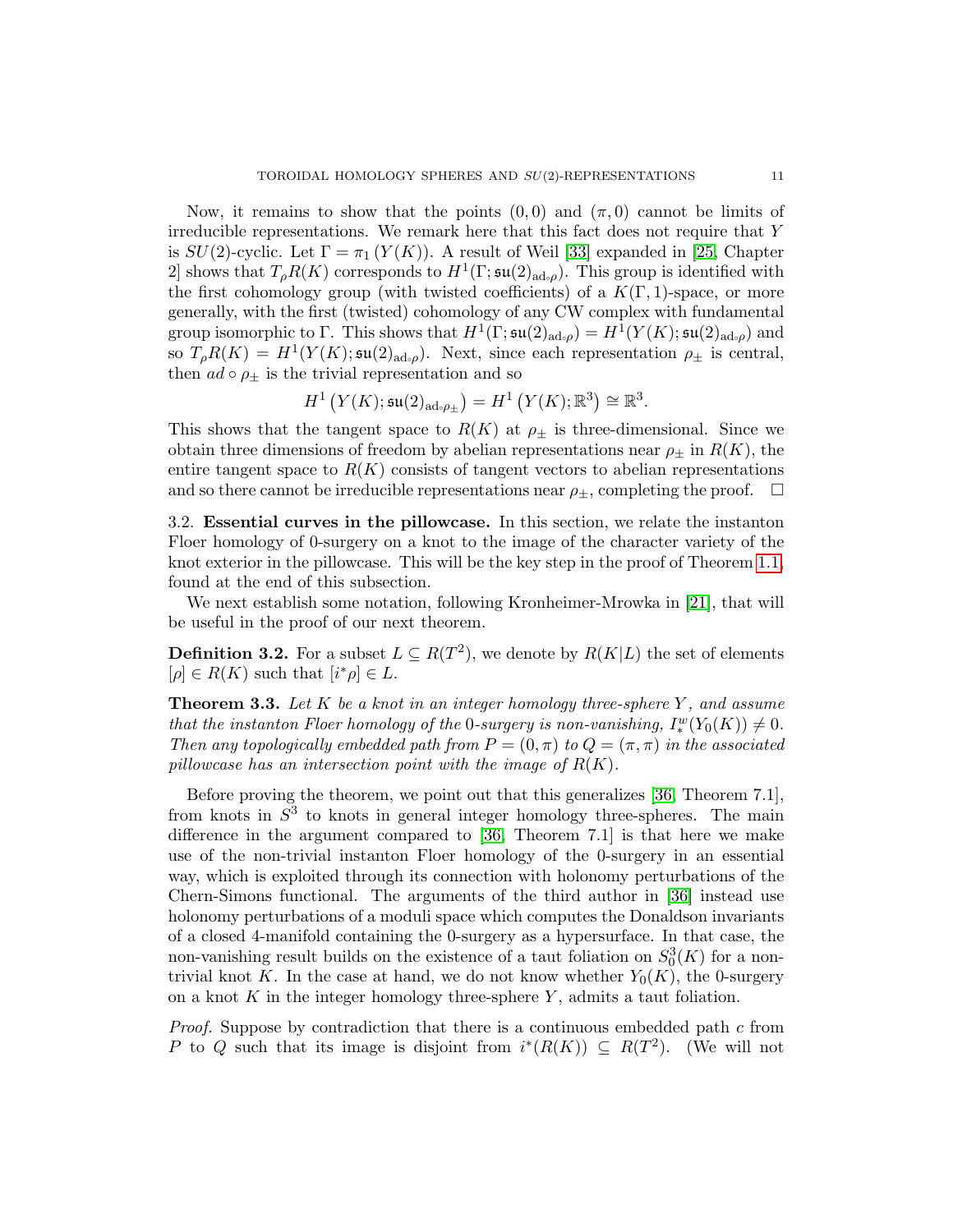distinguish between paths and their image for the remainder of this proof.) In other words,  $R(K|c)$  is empty. In particular, we may suppose that c is disjoint from the bottom line  $\{\beta = 0\}$  of the pillowcase  $R(T^2)$ , since any element of this line lies in the image of  $i^*$ . Since the image  $i^*(R(K))$  is compact, there is a neighborhood  $U \subseteq R(T^2)$  of the image of c in  $R(T^2)$  which is still disjoint from  $i^*(R(K))$ . Since  $R(K|c)$  is empty, for c' sufficiently close to c,  $R(K|c')$  is empty as well.

Associated to a three-manifold and admissible bundle, we consider two objects: the Chern-Simons functional and holonomy perturbations of the Chern-Simons functional. These are described in detail in Section [4,](#page-13-0) in particular Sections [4.2](#page-16-0) and [4.3,](#page-17-0) but their definition is not needed for the proof. Given a three-manifold  $Z$  with admissible bundle represented by  $w$  and a holonomy perturbation  $\Psi$ , let  $R_{\Psi}^w(Z)$  denote the set of critical points of the Chern-Simons functional perturbed by  $\Psi$ . By Theorem [4.4](#page-19-0) below (which is essentially a synthesis of [\[36,](#page-25-4) Theorem 4.2 and Proposition 5.3]), there exists a path c' arbitrarily close to c and a (holonomy) perturbation  $\Psi$ of the Chern-Simons functional such that  $R_{\Psi}^w(Y_0(K))$  is a double cover of  $R(K|c')$ . Therefore,  $R_{\Psi}^{w}(Y_0(K))$  is empty, so computing Morse homology with respect to this perturbation of the Chern-Simons functional produces a trivial group. However, Theorem [4.5](#page-20-0) below asserts that computing Morse homology with respect to the particular perturbation  $\Psi$  produces a group isomorphic to  $I_*^w(Y_0(K))$ , which is non-zero by assumption. Therefore, we obtain a contradiction.

Remark 3.4. Although [\[36,](#page-25-4) Proposition 5.3] is only stated for knots in  $S^3$ , the arguments used in its proof apply for a knot in an arbitrary  $SU(2)$ -cyclic integer homology three-sphere.

If we combine the constraint that Y is  $SU(2)$ -cyclic with the assumption that  $I_*^w(Y_0(K))$  is non-trivial, then we obtain the following generalization of [\[36,](#page-25-4) Theorem 7.1], which will be the last step before the proof of our main theorem.

<span id="page-11-1"></span>**Theorem 3.5.** (Pillowcase alternative) Suppose Y is an  $SU(2)$ -cyclic integer homology three-sphere. Suppose K is a knot in Y such that the 0-surgery  $Y_0(K)$  has non-trivial instanton Floer homology  $I^w_*(Y_0(K))$ , where w is the non-zero class in  $H^2(Y_0(K);\mathbb{Z}/2) \cong \mathbb{Z}/2$ . Then the image  $i^*(R(Y(K)))$  in the cut-open pillowcase  $C = [0, \pi] \times (\mathbb{R}/2\pi\mathbb{Z})$  contains a topologically embedded curve which is homologically non-trivial in  $H_1(C; \mathbb{Z}) \cong \mathbb{Z}$ .

*Proof.* The hypothesis implies that the lines  $\{(0, \beta) \in R(T^2) | \beta \neq 0\}$  and  $\{(\pi, \beta) \in R(T^2) | \beta \neq 0\}$  $R(T^2) | \beta \neq 0$  have empty intersection with  $i^*(R(Y(K)))$ . The conclusion then follows from Theorem [3.3](#page-10-0) together with the Alexander duality argument of [\[36,](#page-25-4) Lemma 7.3.  $\Box$ 

<span id="page-11-0"></span>3.3. Main Result. In this subsection we prove that if an integer homology threesphere contains an embedded incompressible torus, then the fundamental group of the homology three-sphere admits irreducible  $SU(2)$ -representations. To derive our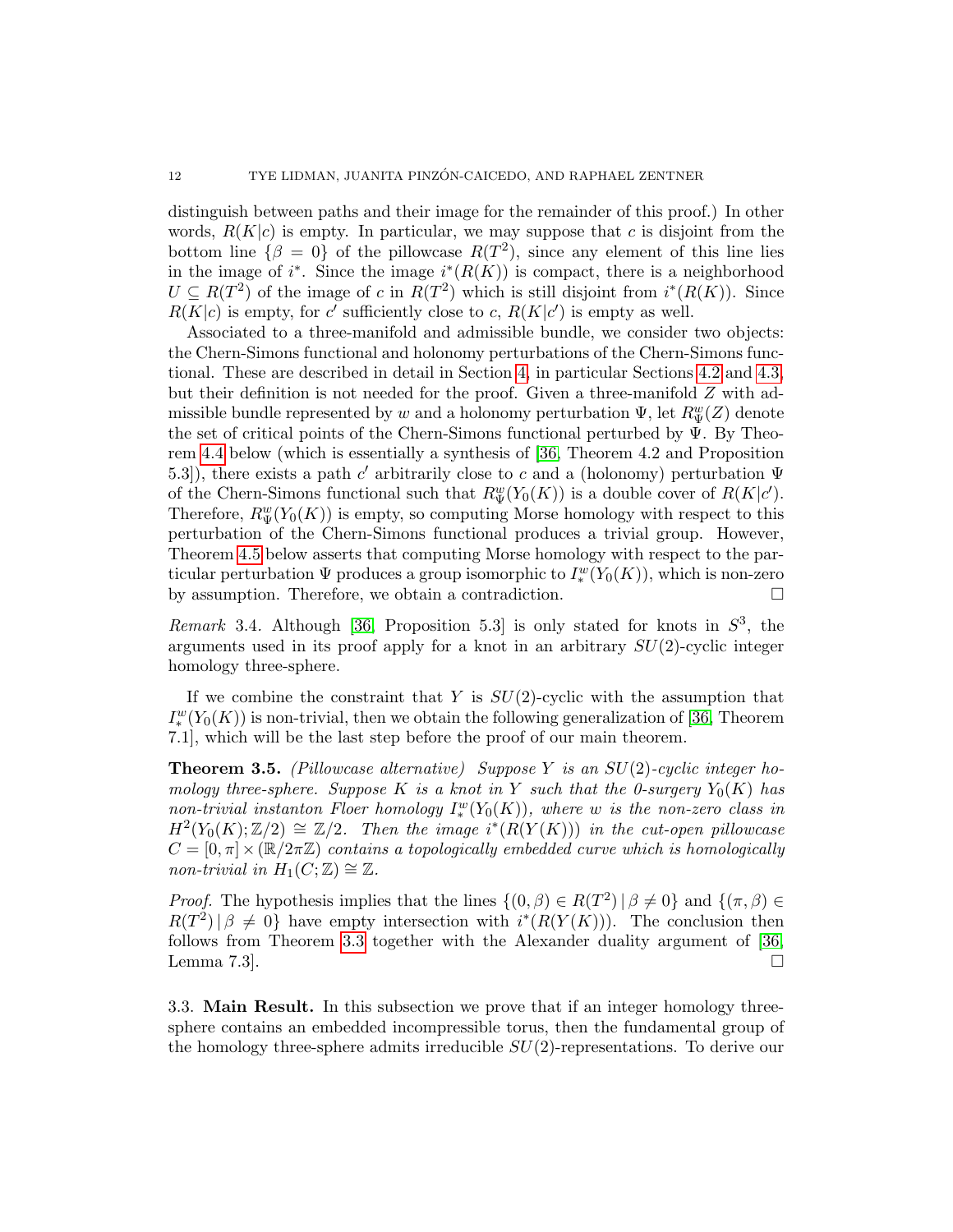

FIGURE 3. This is a hypothetical image of a representation variety  $i^*(R(K))$  of a knot K in an integer homology three-sphere Y. The homology three-sphere Y is assumed to satisfy  $I_*^w(Y_0(K)) \neq 0$  and assumed to not be  $SU(2)$ -cyclic. As a consequence,  $i^*(R(K))$  intersects every path joining  $P$  and  $Q$  as in Theorem [3.3,](#page-10-0) but it does not contain a curve which is homologically non-trivial in the cut-open pillowcase  $C = [0, \pi] \times (\mathbb{R}/2\pi\mathbb{Z})$ . This hypothetical example thus illustrates that the  $SU(2)$ -cyclic assumption is necessary in Theorem [3.5.](#page-11-1)

result we first recall that we can realize a toroidal integer homology three-sphere as a splice, as in [\[10,](#page-24-7) Proof of Corollary 6.2]. We then study the image of the two knot exteriors in the pillowcase of the incompressible torus. With this in mind, we include the following definition.

**Definition 3.6.** Let  $K_1 \subset Y_1$  and  $K_2 \subset Y_2$  be oriented knots in oriented integer homology three-spheres. For  $i = 1, 2$ , denote by  $\mu_i, \lambda_i \subset \partial N(K_i)$  a meridian and longitude for  $K_i$  in  $Y_i$ . Form a three-manifold Y as

$$
(Y_1 \setminus N(K_1)^{\circ}) \cup_{h} (Y_2 \setminus N(K_2)^{\circ}),
$$

where  $h: \partial N(K_1) \to \partial N(K_2)$  identifies  $\mu_1$  with  $\lambda_2$ , and  $\lambda_1$  with  $\mu_2$ . The manifold Y is called the *splice* of  $Y_1$  and  $Y_2$  along knots  $Y_2$  and  $K_2$ .

Let  $Y$  be an integer homology three-sphere and let  $T$  be a two-dimensional torus embedded in  $Y$  in such manner that its normal bundle is trivial. A simple application of the Mayer-Vietoris sequence shows that  $Y \setminus N(T)^\circ$  has two connected components  $M_1, M_2$ , and that each component has the same homology groups as  $S^1$ . The "half lives, half dies" principle shows that for each  $i = 1, 2$  there exists a basis  $(\alpha_i, \beta_i)$  for the peripheral subgroup of  $\partial M_i$  such that  $\beta_i$  is nullhomologous in  $M_i$ . Therefore, if  $Y_i$  denotes the union of  $M_i$  and a solid torus  $S^1 \times D^2$  in such a way that the curve  ${1} \times \partial D^2$  gets identified with  $\alpha_i$ , then  $Y_i$  is an integer homology three-sphere. Moreover, since T is incompressible in Y, then the core of the solid torus in  $Y_i$  is a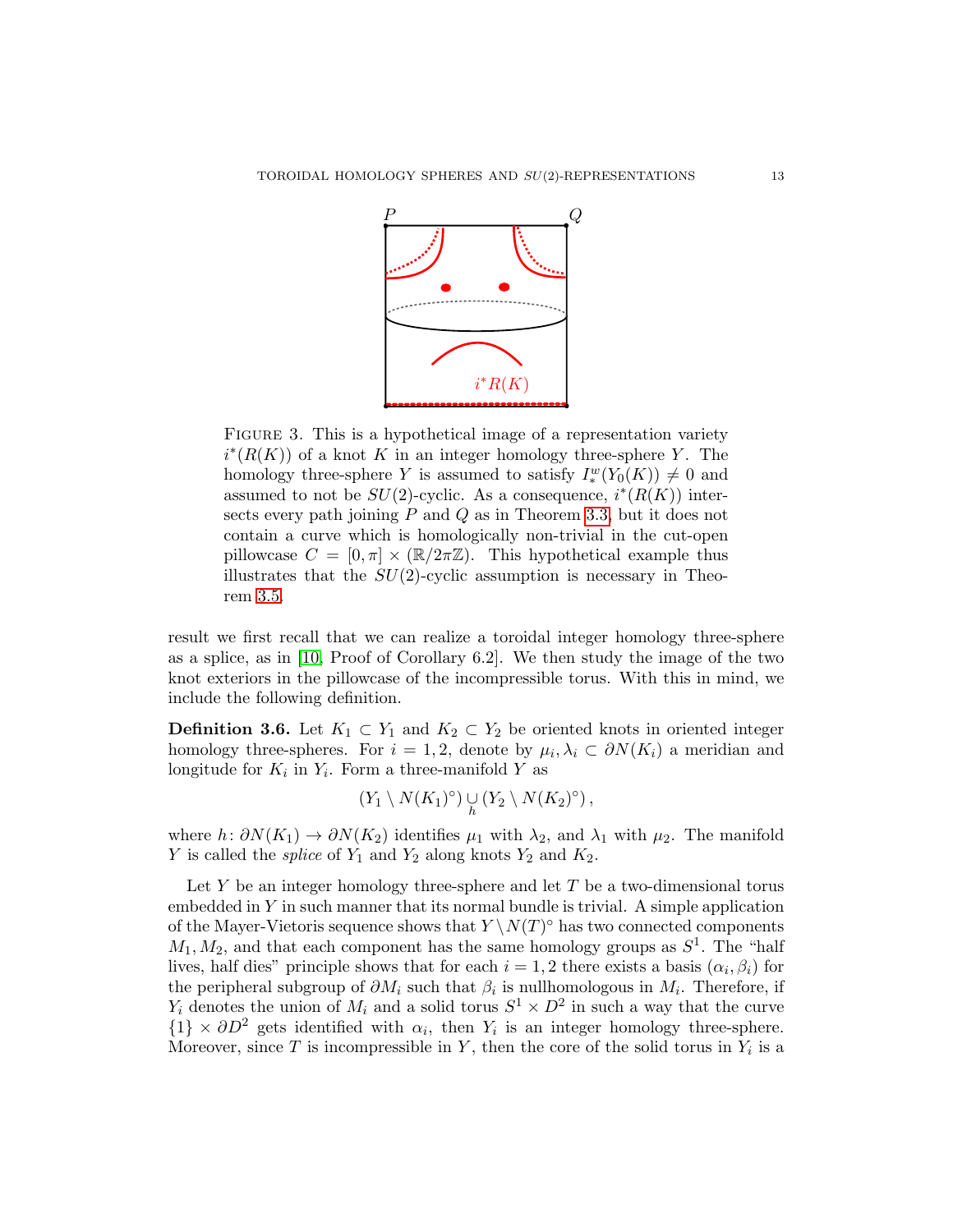non-trivial knot  $K_i$ . In other words, every toroidal integer homology three-sphere can be expressed as a splice of non-trivial knots  $K_1$  and  $K_2$  in integer homology three-spheres  $Y_1$  and  $Y_2$ .

With all of this in place, we are ready to prove our main result.

*Proof of Theorem [1.1.](#page-1-0)* Realize Y as a splice  $(Y_1 \setminus N(K_1)^{\circ}) \cup_{h} (Y_2 \setminus N(K_2)^{\circ})$ , with  $K_1, K_2$  non-trivial knots. Suppose first that  $Y_i \setminus N(K_i)^\circ$  is reducible, in other words, that  $Y_i \setminus N(K_i)^\circ = Q_i \# (Z_i \setminus N(J_i)^\circ)$  where  $Q_i, Z_i$  are integer homology threespheres and  $J_i \subset Z_i$  has irreducible and boundary-incompressible exterior. As a consequence of Van-Kampen's theorem, there exists a surjection  $\pi_1(Y_i \setminus N(K_i)^\circ) \to$  $\pi_1(Z_i \setminus N(J_i)^{\circ})$ , and this surjection induces a  $\pi_1$ -surjection from Y to the splice of  $(Z_1, J_1)$  and  $(Z_2, J_2)$ . Thus, our proof reduces to the case when Y is the splice of two knots with irreducible and boundary-incompressible exteriors, which we assume from now on.

Next, by the Seifert–van Kampen theorem, the pieces of the decomposition fit into the following commutative diagram



and since each  $Y_i \setminus N(K_i)^\circ$  is a homology circle, there exists a  $\pi_1$ -surjection from Y to each  $Y_i$ . Therefore, our proof reduces further to the case when both  $Y_1$  and  $Y_2$ are  $SU(2)$ -cyclic since an irreducible representation for  $Y_i$  gives rise to one for Y.

To recap, the previous two paragraphs allow us to assume that  $Y$  is the splice of  $(Y_1, K_1)$ ,  $(Y_2, K_2)$  with each  $Y_i$  an  $SU(2)$ -cyclic homology three-sphere, and each  $K_i \subset Y_i$  a knot with irreducible and boundary-incompressible exterior. Then, as a consequence of Proposition [2.1\(3\)](#page-5-1) we have that each  $Y_i$  has trivial instanton Floer homology. Moreover, since each  $Y_i \setminus N(K_i)^\circ$  is irreducible and boundaryincompressible, Theorem [1.3](#page-2-0) shows that the instanton Floer homology of 0-surgery on  $Y_i$  along  $K_i$  is non-zero. Therefore, the hypotheses of both Theorem [3.5](#page-11-1) and Lemma [3.1](#page-9-0) hold, and the proof now follows exactly as in [\[36,](#page-25-4) Proof of Theorem 8.3(i)] with [\[36,](#page-25-4) Theorem 7.1] and [\[36,](#page-25-4) Proposition 8.1(ii)] replaced by Theorem [3.5](#page-11-1) and Lemma [3.1](#page-9-0) respectively.

### <span id="page-13-0"></span>4. Review of instanton Floer homology and holonomy perturbations

We start this section with a disclaimer: We do not claim to prove any original or new result in this section. However, we review instanton Floer homology and holonomy perturbations to the extent which is necessary in order to understand the proof of our main results above. For instance, Section [4.3](#page-17-0) below contains a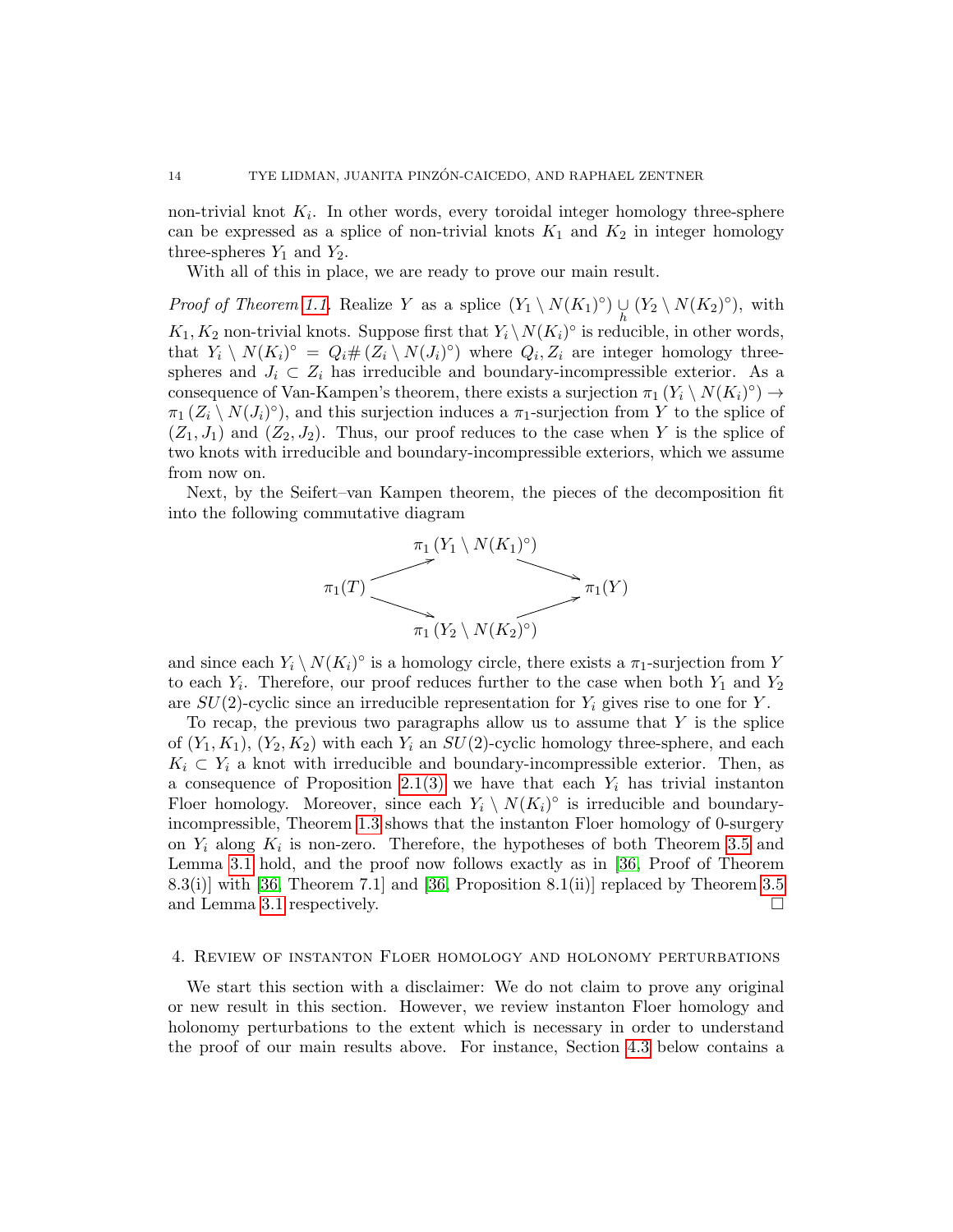

FIGURE 4. Let  $Y$  be the three-manifold obtained as the splice of two copies of the exterior of a right handed trefoil, and let T be the incompressible torus given as the intersection of the two knot exteriors. The figure shows the image of each copy of  $R(T_{2,3})^*$  in the pillowcase. Note that any representation of the splice corresponding to an intersection of the red and blue curves is irreducible.

synthesis of the third author's results about holonomy perturbations from [\[36\]](#page-25-4) which we hope the reader unfamiliar with this reference will appreciate. Section [4.5](#page-19-1) below contains a result about invariance under holonomy perturbations in the context of an admissible bundle with non-trivial second Stiefel-Whitney class, together with a sketch of proof. Again, this result is already contained in [\[13\]](#page-24-21) and [\[9\]](#page-24-18), but by looking up these references it may not be immediately clear whether these results apply verbatim in our situation.

The proof of Theorem [3.3](#page-10-0) relies on a non-vanishing result of an instanton Floer homology group  $I_{*,\Phi}^w(Y_0(K))$ , computed with suitable perturbation terms  $\Phi$  of the Chern-Simons function. We will review the construction of these perturbation terms below, which are built from the holonomy along families of circles, parametrized by embedded surfaces. The critical points of the complex underlying the homology group  $I_{*,\Phi}^w(Y_0(K))$  will have a clear interpretation in terms of intersections of the representation variety  $R(K)$  with certain deformations of the path given by the straight line  $\{\beta = \pi\}$  in the pillowcase, resulting as the representation variety of the boundary of the exterior of  $K$  in  $Y$  as before.

On the other hand, Theorem [1.3](#page-2-0) yields a non-vanishing result for  $I^w_*(Y_0(K))$ , defined in the usual way, and in particular without the above class of perturbation terms. We can therefore complete the proof from the fact that the two instanton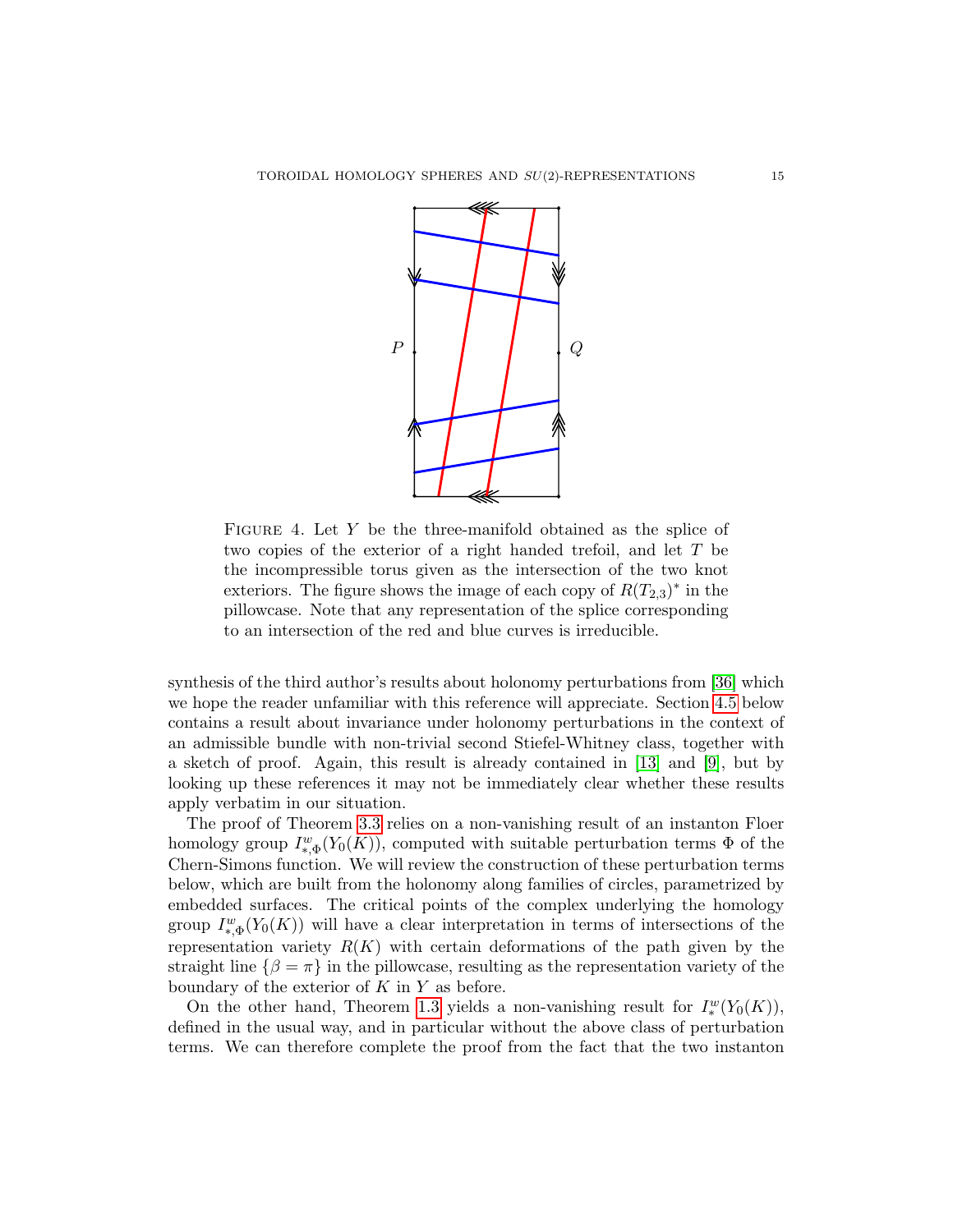Floer homology groups,  $I^w_*(Y_0(K))$  and  $I^w_{*,\Phi}(Y_0(K))$ , are isomorphic, and we sketch the proof of this below.

*Remark* 4.1. In the construction of both  $I^w_*(Y_0(K))$  and  $I^w_{*,\Phi}(Y_0(K))$  there are typically perturbation terms involved for the sake of transversality. These can be chosen as small as one likes, in a suitable sense. We will omit these auxiliary perturbations from our notation. The perturbations labeled by the terms  $\Phi$ , however, will have a clear geometric purpose, and the discussion below will focus on these.

4.1. The Chern-Simons function. For details on the holonomy perturbations we use we refer the reader to Donaldson's book [\[9\]](#page-24-18), Floer's orginal article [\[14\]](#page-24-17), and the third author's article [\[36\]](#page-25-4).

If we deal with an admissible  $SO(3)$ -bundle  $F \to Y$  over a three-manifold Y with second Stiefel-Whitney class w, we may suppose that it arises from an  $U(2)$ bundle  $E \to Y$  as its adjoint bundle  $\mathfrak{su}(E)$ , see for instance [\[9,](#page-24-18) Section 5.6]. Then  $w = w_2(E) \equiv c_1(E) \mod 2$ . The space of  $SO(3)$ -connections on F is then naturally isomorphic to the space of  $U(2)$ -connections on E that induce a fixed connection  $\theta$ in the determinant line bundle  $\det(E)$ , which we will suppress from notation.

When dealing with functoriality properties, it is more accurate to consider  $w$  to be an embedded 1-manifold which is Poincaré dual to  $w_2(E) = w_2(F)$ , see [\[23\]](#page-24-22).

We will fix a reference connection  $A_0$  on E and consider the Chern-Simons function

CS: 
$$
\mathscr{A} \to \mathbb{R}
$$
  
\n
$$
A \mapsto \int_Y \text{tr}(2a \wedge (F_{A_0})_0 + a \wedge d_{A_0}a + \frac{1}{3}a \wedge [a \wedge a]),
$$

defined on the affine space  $\mathscr A$  of connections A in E which induce  $\theta$  in det(E), and where we have written  $A = A_0 + a$  with  $a \in \Omega^1(Y; \mathfrak{su}(E))$ . The term  $F_A$  denotes the curvature of a connection A, and  $(F_A)_0$  denotes its trace-free part, and  $d_A$ denotes the exterior derivative associated to a connection A. We denote by  $\mathscr G$  the group of bundle automorphisms of  $E$  which have determinant 1. The Chern-Simons function induces a circle-valued function  $\overline{CS}$ :  $\mathscr{B} \to \mathbb{R}/\mathbb{Z}$  on the space  $\mathscr{B} = \mathscr{A}/\mathscr{G}$  of connections modulo gauge equivalence, and the instanton Floer homology  $I_*^w(Y)$  is the Morse homology, in a suitable sense, of the Chern-Simons function  $\overline{CS}$ . To carry this out, one has to deal with a suitable grading on the critical points, which will only be a relative  $\mathbb{Z}/8$ -grading, with suitable compactness arguments (Uhlenbeck compactification and "energy running down the ends"), and with transversality arguments. In particular, one will in general add a convenient perturbation term to the Chern-Simons function to obtain the required transversality results. This is usually done by the use of holonomy perturbations that we discuss below. By a Sard-Smale type condition, this term can be chosen as small as one wants, in the respective topologies one is working with. Therefore, we are suppressing these perturbations for the sake of transversality from our notation. One then needs to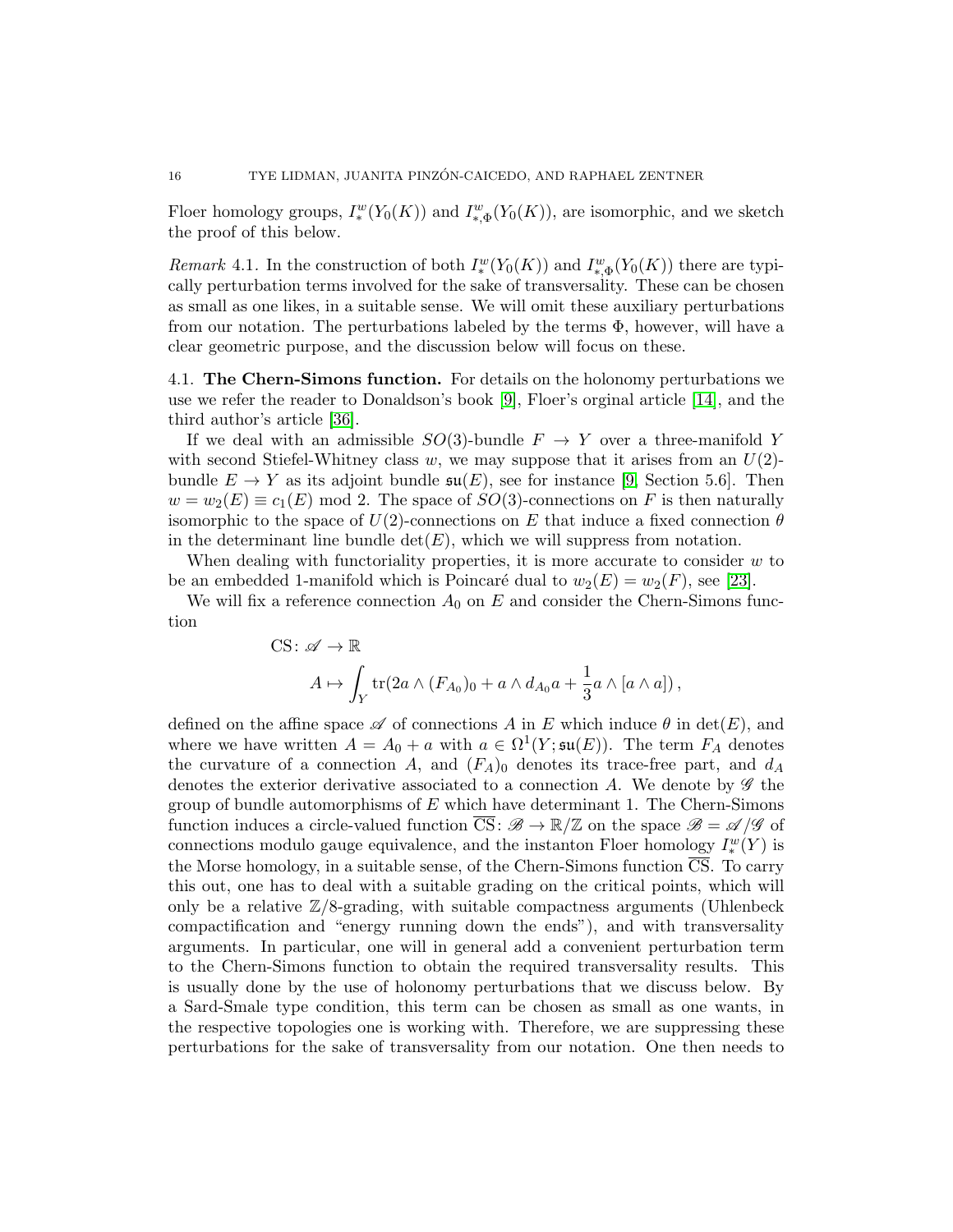prove independence of the various choices involved, and in particular the Riemannian metric and the perturbation terms required for transversality.

One may also deal with orientations, but we do not need this in our situation, where  $\mathbb{Z}/2$ -coefficients in the Floer homology will be sufficient.

<span id="page-16-0"></span>4.2. Review of holonomy perturbations. To set up the perturbation of the Chern-Simons function we are using, we need to introduce some notation. Let  $\chi: SU(2) \to \mathbb{R}$  be a class function, that is, a smooth conjugation invariant function. Any element in  $SU(2)$  is conjugate to a diagonal element, and hence there is a 2π-periodic even function  $g: \mathbb{R} \to \mathbb{R}$  such that

<span id="page-16-2"></span>
$$
\chi\left(\begin{bmatrix} e^{it} & 0\\ 0 & e^{-it} \end{bmatrix}\right) = g(t) \tag{2}
$$

for all  $t \in \mathbb{R}$ . Furthermore, let  $\Sigma$  be a compact surface with boundary, and let  $\mu$ be a real-valued two-form which has compact support in the interior of  $\Sigma$  and with  $\int_{\Sigma} \mu = 1$ . Let  $\iota \colon \Sigma \times S^1 \to Y$  be an embedding. Let  $N \subseteq Y$  be a codimension-zero submanifold containing the image of  $\iota$ , and such that the bundle E is trivialized over N in such a way that the connection  $\theta$  in  $\det(E)$  induces the trivial product connection in the determinant line bundle of our trivialization of  $E$  over  $N$ . This means that connections in  $\mathscr A$  can be understood as  $SU(2)$ -connections in E when restricted to N.

Associated to this data, we can define a function

$$
\Phi\colon \mathscr{A}\to \mathbb{R}
$$

which is invariant under the action of the gauge group  $\mathscr{G}$ . For  $z \in \Sigma$ , we denote by  $\iota_z \colon S^1 \to Y$  the circle  $t \mapsto \iota(z, t)$ . A connection  $A \in \mathscr{A}$  provides an  $SU(2)$ connection over the image of  $\iota$ . The holonomy  $\text{Hol}_{\iota_z}(A)$  of A around the loop  $\iota_z$ (with variable starting point) is a section of the bundle of automorphisms of E with determinant 1 over the loop. Since  $\chi$  is a class function,  $\chi(\text{Hol}_{\iota_z}(A))$  is well-defined. We can therefore define

<span id="page-16-1"></span>
$$
\Phi(A) = \int_{\Sigma} \chi(\mathrm{Hol}_{\iota_z}(A)) \,\mu(z) \,, \tag{3}
$$

and this function is invariant under the action of the gauge group  $\mathscr G$ . It depends on the data  $(\iota, \chi, \mu)$  and a trivialization of the bundle over a codimension-zero submanifold N, but we will omit the latter from notation.

We will have to work with a finite sequence of such embeddings, all supported in a submanifold N of codimension zero over which the bundle  $E \to N$  is trivial. For some  $n \in \mathbb{N}$ , let  $\iota_k: S^1 \times \Sigma_k \to N \subseteq Y$  be a sequence of embeddings for  $k = 0, \ldots, n-1$  such that the interior of the image of  $\iota_k$  is disjoint from the interior of the image of  $\iota_l$  for  $k \neq l$ . We also suppose class functions  $\chi_k \colon SU(2) \to \mathbb{R}$ corresponding to even,  $2\pi$ -periodic functions  $g_k : \mathbb{R} \to \mathbb{R}$  as above to be chosen, for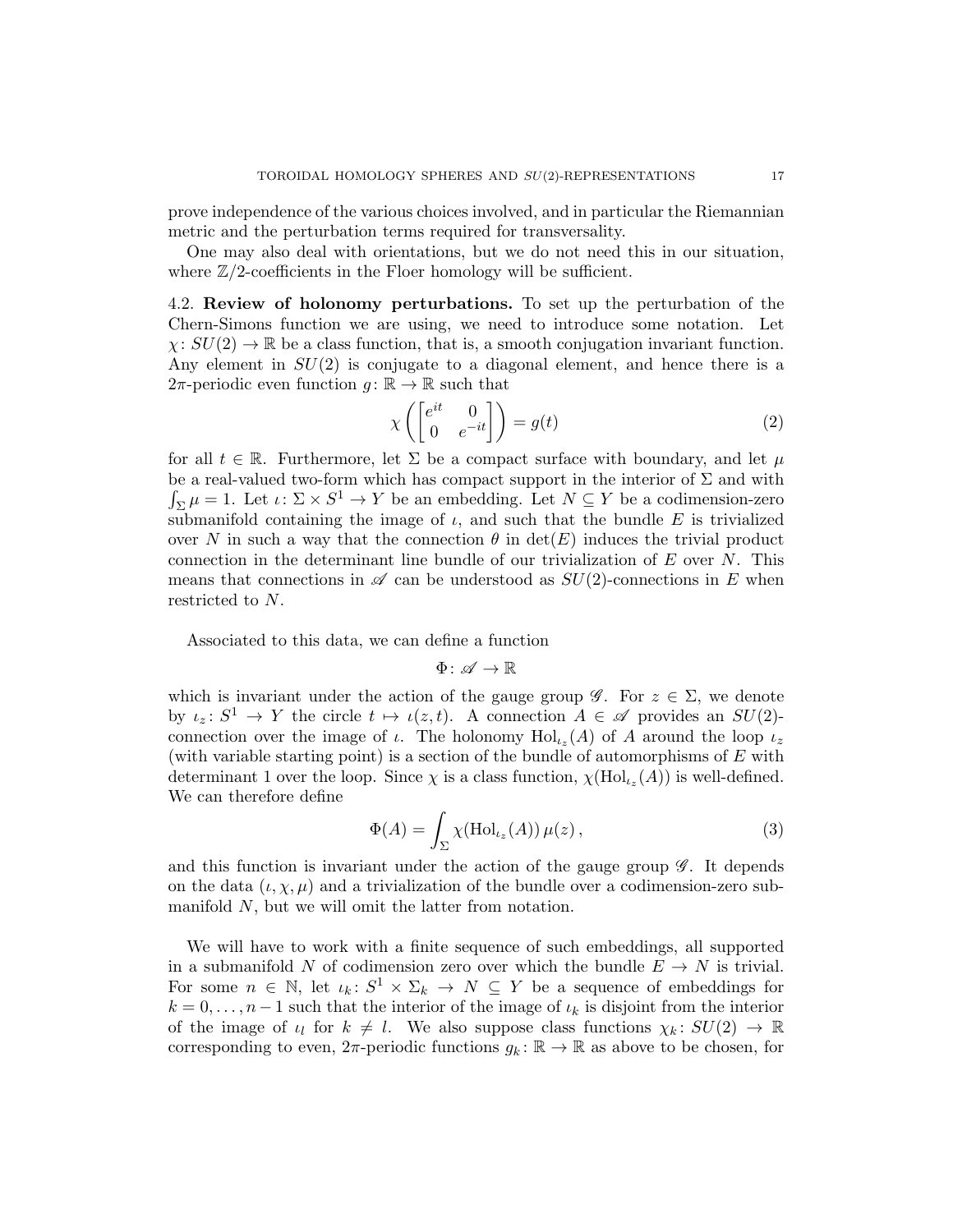$k = 0, \ldots, n-1$ , and we assume that  $\mu_k$  is a two-form on  $\Sigma_k$  with support in the interior of  $\Sigma_k$  and integral 1. Just as in the case of [\(3\)](#page-16-1), this data determines a finite sequence of functions

$$
\Phi_k \colon \mathscr{A} \to \mathbb{R} \,, \qquad k = 0, \ldots, n-1 \,,
$$

and we are interested in the Morse homology of the function

<span id="page-17-1"></span>
$$
\overline{\text{CS}} + \Psi \colon \mathscr{B} \to \mathbb{R}/\mathbb{Z}, \quad \text{where } \Psi = \sum_{k=0}^{n-1} \Phi_k.
$$
 (4)

<span id="page-17-2"></span>**Definition 4.2.** We denote by  $R_{\Psi}^w(Y)$  the space of critical points  $[A] \in \mathcal{A}/\mathcal{G}$  of the function  $\overline{CS} + \Psi : \mathscr{B} \to \mathbb{R}/\mathbb{Z}$ , where  $\Psi$  is specified by the holonomy perturbation data  $\{\iota_k, \chi_k\}$  as above.

If the holonomy perturbation data  $\Psi$  is chosen in a way such that  $R_{\Psi}^{w}(Y)$  does not contain equivalence classes of connections  $[A]$  such that A is reducible, then the construction for defining a Floer homology  $I^w_{\Psi}(Y)$  with generators given by critical points of the perturbed Chern-Simons function  $\overline{CS}+\Psi$ , and with differentials defined from negative gradient flow lines, goes through in the same way as in [\[9,](#page-24-18) [14\]](#page-24-17). This will require additional small perturbations in order to make the critical points nondegenerate and in order to obtain transversality for the moduli spaces of flow-lines. In fact, we really have not done anything new compared to the constructions in these references since the same perturbations already appear there for the sake of obtaining transversality of the moduli spaces involved in the construction. The only slight difference is that in Floer's work, the surfaces  $\Sigma_k$  appearing in the definition of the embeddings  $\iota_k$  are always chosen to be disks, whereas those used in the proof of Theorem [3.3](#page-10-0) above, i.e. in [\[36,](#page-25-4) Theorem 4.2 and Proposition 5.3], the surfaces  $\Sigma_k$  are all annuli.

More specifically, for completeness, we recall a bit more on the implementation of the holonomy perturbations used in the work of the third author as needed in the previous section for studying  $Y_0(K)$ . Given a smoothly embedded path c from  $P = (0, \pi)$  to  $Q = (\pi, \pi)$  avoiding  $(0, 0)$  and  $(\pi, 0)$ , There is an isotopy  $\phi_t$  through area-preserving maps of the pillowcase  $R(T^2)$  such that  $\phi_1$  maps the straight line  $c_0 := \{\beta = \pi\}$  from P to Q to the path c, and such that  $\phi_t$  fixes the four corner points of the pillowcase. Theorem 3.3. of [\[36\]](#page-25-4) states that isotopies through area preserving maps can be  $C^0$ -approximated by isotopies through finitely many *shearing* maps. For details on shearing maps we refer the reader to [\[36,](#page-25-4) Sections 2 and 3]. The essential relationship is outlined in the following subsection, which we include for the sake of clarity and completeness of our exposition.

<span id="page-17-0"></span>4.3. Review of holonomy perturbations and shearing maps. We denote by  $R(N)$  the space of flat  $SU(2)$ -connections in the trivial  $SU(2)$ -bundle over  $N =$  $S^1 \times \Sigma$  up to gauge equivalence, where  $\Sigma = S^1 \times I = S^1 \times [0,1]$  is an annulus. The two inclusion maps  $i_-: S^1 \times (S^1 \times \{0\}) \to N$  and  $i_+: S^1 \times (S^1 \times \{1\}) \to N$  induce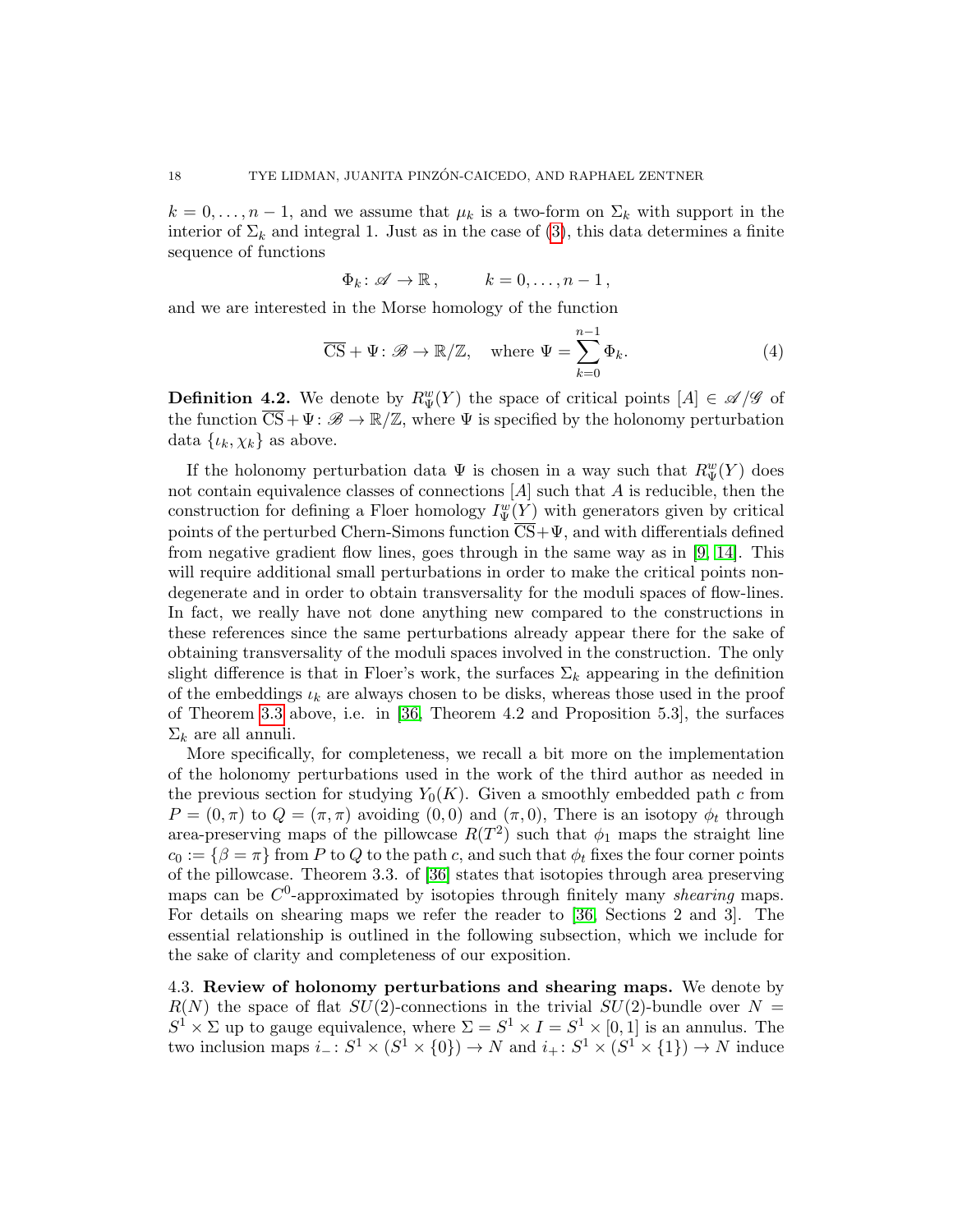restriction maps  $r_-, r_+ : R(N) \to R(T^2)$  to the representation varieties of the two boundary tori, which are pillowcases. In this situation, we have that both  $r_-\$  and  $r_{+}$  are homeomorphisms, and under the natural identification of these tori we have  $r_-=r_+$ .

Now if  $\chi$  is a class function as in Equation [\(2\)](#page-16-2) above then instead of the flatness equation  $F_A = 0$  for connections A on the trivial bundle over N, one may consider the equation

<span id="page-18-0"></span>
$$
F_A = \chi'(\text{Hol}_l(A))\mu,\tag{5}
$$

where  $l = S^1 \times pt$  denote "longitudes" in N, where  $\text{Hol}_l(A)$  is the holonomy of A along longitudes parametrised by points in  $\Sigma$ , and where  $\chi' : SU(2) \to \mathfrak{su}(2)$  is the trace dual of the derivative  $d\chi$  of  $\chi$ , and where  $\mu$  is a 2-form with compact support in the interior of  $\Sigma$  and  $\int_{\Sigma} \mu = 1$ . It can then be proved that  $\text{Hol}_{l}(A)$  does not depend on the choice of longitude, and that solutions A of this equation are reducible, see [\[5,](#page-24-19) Lemma 4], and also [\[36,](#page-25-4) Proposition 2.1].

If we denote by  $R_{\chi}(N)$  the solutions of Equation [\(5\)](#page-18-0) up to gauge equivalence, then we still have two restriction maps  $r_{\pm}$ :  $R_{\chi}(N) \to R(T^2)$ . However, in this situation we have the following relationship:

<span id="page-18-3"></span>**Proposition 4.3.** The two restriction maps  $r_{\pm}$  are homeomorphisms and fit into a commutative diagram



<span id="page-18-2"></span>where  $\phi$  is a shearing map that relates to  $\chi$  as follows:

If we write  $m_ - = \{ pt \} \times S^1 \times \{ 0 \}$  and  $m_ + = \{ pt \} \times S^1 \times \{ 1 \}$  for "meridians" given by the boundaries of  $\Sigma$  in  $\{pt\} \times \Sigma$ , and if

$$
\text{Hol}_{m_{\pm}}(A) = \begin{bmatrix} e^{i\beta_{\pm}} & 0\\ 0 & e^{-i\beta_{\pm}} \end{bmatrix}, \text{ and } \text{Hol}_{l}(A) = \begin{bmatrix} e^{i\alpha} & 0\\ 0 & e^{-i\alpha} \end{bmatrix}, \tag{7}
$$

<span id="page-18-4"></span><span id="page-18-1"></span>which we may suppose up to gauge equivalence, then we have

$$
\phi_{X}\left(\begin{array}{c} \alpha \\ \beta_{-} \end{array}\right) = \left(\begin{array}{c} \alpha \\ \beta_{-} + f(\alpha) \end{array}\right),\tag{8}
$$

where  $f: \mathbb{R} \to \mathbb{R}$  is the derivative of the function g appearing in Equation [\(2\)](#page-16-2). Here,  $(\alpha, \beta_{\pm})$  determine points in  $R(T^2)$  determined by  $Hol_{m_{\pm}}(A)$  and  $Hol_l(A)$  as in Equation [\(7\)](#page-18-1) above.

Equation [\(6\)](#page-18-2) is essentially proved in [\[5,](#page-24-19) Lemma 4], and a proof also appears in [\[36,](#page-25-4) Proposition 2.1].

Of course, one can iterate this construction: One may choose a finite collection of disjoint embeddings  $\iota_k: S^1 \times \Sigma$  into a closed three-manifold Y, and class functions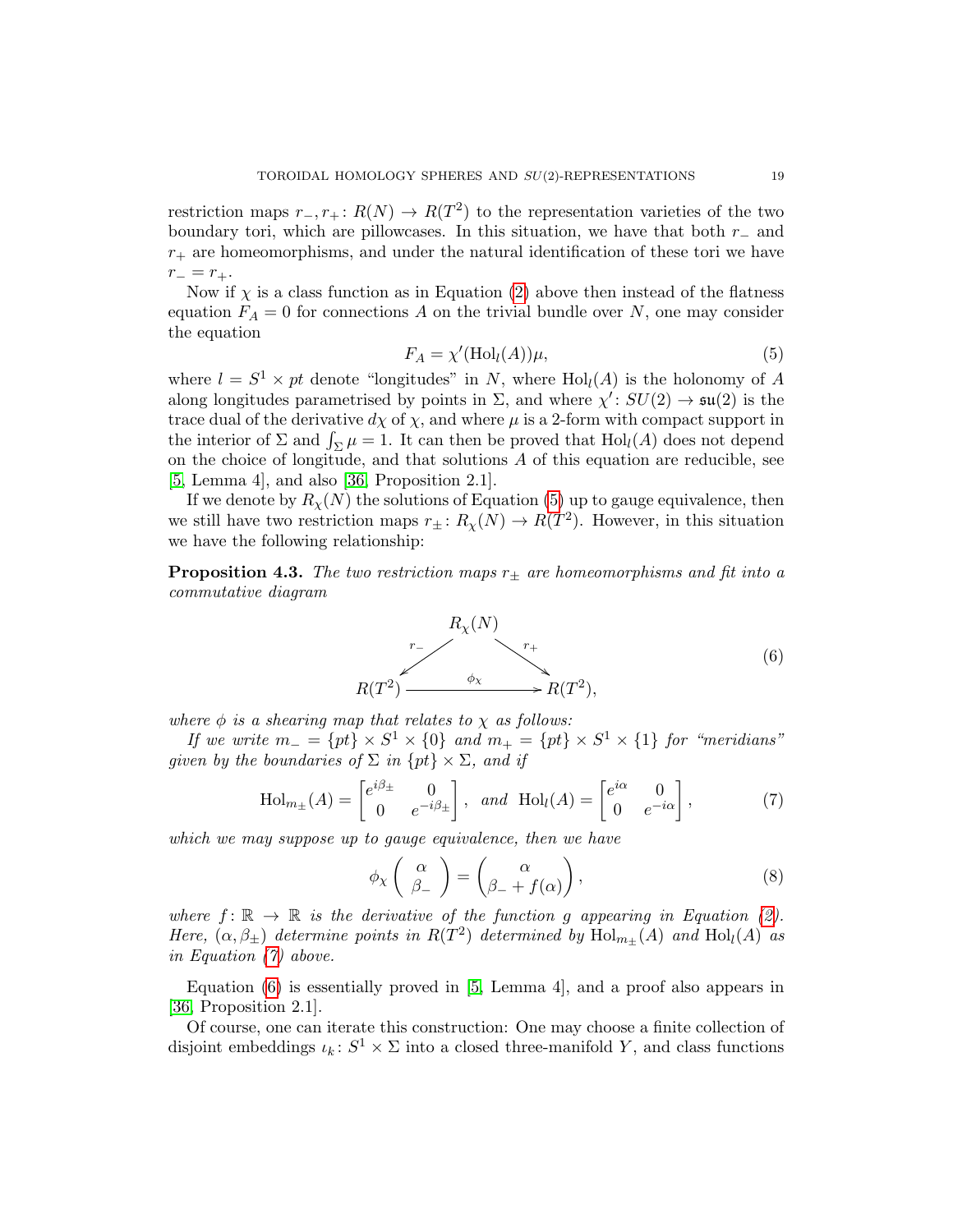$\chi_k$ . The embeddings may chosen to be "parallel" in that the image of  $\iota_k$  corresponds to  $S^1 \times (S^1 \times [k, k+1]) \subseteq S^1 \times (S^1 \times [0, n]) \subseteq Y$ , but the role of "meridian" and "longitude" may be chosen arbitrarily in an  $SL_2(\mathbb{Z})$  worth of possible choices. In this case the restriction maps to the two boundary components of  $S^1 \times (S^1 \times [0, n])$  in the diagram analogous to Equation [\(6\)](#page-18-2) will be related by a composition of shearing maps.

4.4. Holonomy perturbations and the pillowcase. The main application of holonomy perturbations we have in mind is stated as Theorem [4.4](#page-19-0) below. To put it into context, note first that for a non-trivial bundle, the critical space of the Chern-Simons function  $R^{w}(Y_0(K))$  is a double cover of  $R(K|c_0)$ , where  $c_0$  is the straight line from  $(0, \pi)$  to  $(\pi, \pi)$  in the pillowcase, see [\[36,](#page-25-4) Proposition 5.1]. If we choose holonomy perturbations associated to some data  $\{\iota_k, \chi_k\}_{k=0}^{n-1}$  as above, where the image of  $\iota_k$  corresponds to  $S^1 \times (S^1 \times [k, k+1]) \subseteq S^1 \times (S^1 \times [0, n]) \subseteq Y$ in a collar neighborhood of the Dehn filling torus in  $Y_0(K)$ , then repeated use of Proposition [4.3](#page-18-3) above will imply that for the holonomy perturbation  $\Psi$  determined by the data  $\{\iota_k, \chi_k\}_{k=0}^{n-1}$ , the critical space of  $R_{\Psi}^w(Y_0(K))$  will correspond to  $R(K|c')$ , where c' is the image of  $c_0$  under a composition of shearing maps  $\phi_{n-1} \circ \cdots \circ \phi_0$ , with "directions" determined by the embeddings  $\iota_k$ . (In Equation [\(8\)](#page-18-4) we are dealing

with a shearing in direction  $\begin{pmatrix} 0 \\ 1 \end{pmatrix}$ 1 ), but we can pick any direction in  $\mathbb{Z}^2$ .

The main point of [\[36,](#page-25-4) Theorem 4.2] is that the area-preserving maps of the pillowcase obtained by composition of shearing maps is  $C<sup>0</sup>$ -dense in the space of all area-preserving maps of the pillowcase, and this yields the following result.

<span id="page-19-0"></span>**Theorem 4.4** (Theorem 4.2 and Proposition 5.3, [\[36\]](#page-25-4)). Let K be a knot in an  $SU(2)$ -cyclic integer homology three-sphere Y. Let c be an embedded path from  $(0, \pi)$ to  $(\pi, \pi)$  missing the other orbifold points of the pillowcase. Then, there exists an arbitrarily close path  $c'$  and a holonomy perturbation  $\Psi$  along disjoint embeddings of  $S^1 \times (S^1 \times I)$  parallel to the boundary of a neighborhood of K such that  $R_{\Psi}^w(Y_0(K))$ double-covers  $R(K|c')$ .

(To see that we get a double-cover here we refer the reader to [\[36,](#page-25-4) Remark 1.2]). We only stress the fact that we must assume there are no reducible connections

in  $R_{\Psi}^w(Y)$ , since the presence of such solutions will result in a failure of the transversality arguments involved in the discussion.

<span id="page-19-1"></span>4.5. Invariance of instanton Floer homology. The instanton Floer homology groups  $I^w(Y)$  and  $I^w_{\Psi}(Y)$ , the latter being defined under the additional assumption that  $R_{\Psi}^w(Y)$  does not contain reducible connections, depend on additional data that we have already suppressed from notation, notably the choice of a Riemannian metric on  $Y$  and holonomy perturbations just as defined above in order to achieve transversality. More explicitly, holonomy perturbations have already been implicit in the definition of instanton Floer homology unless the critical points of CS had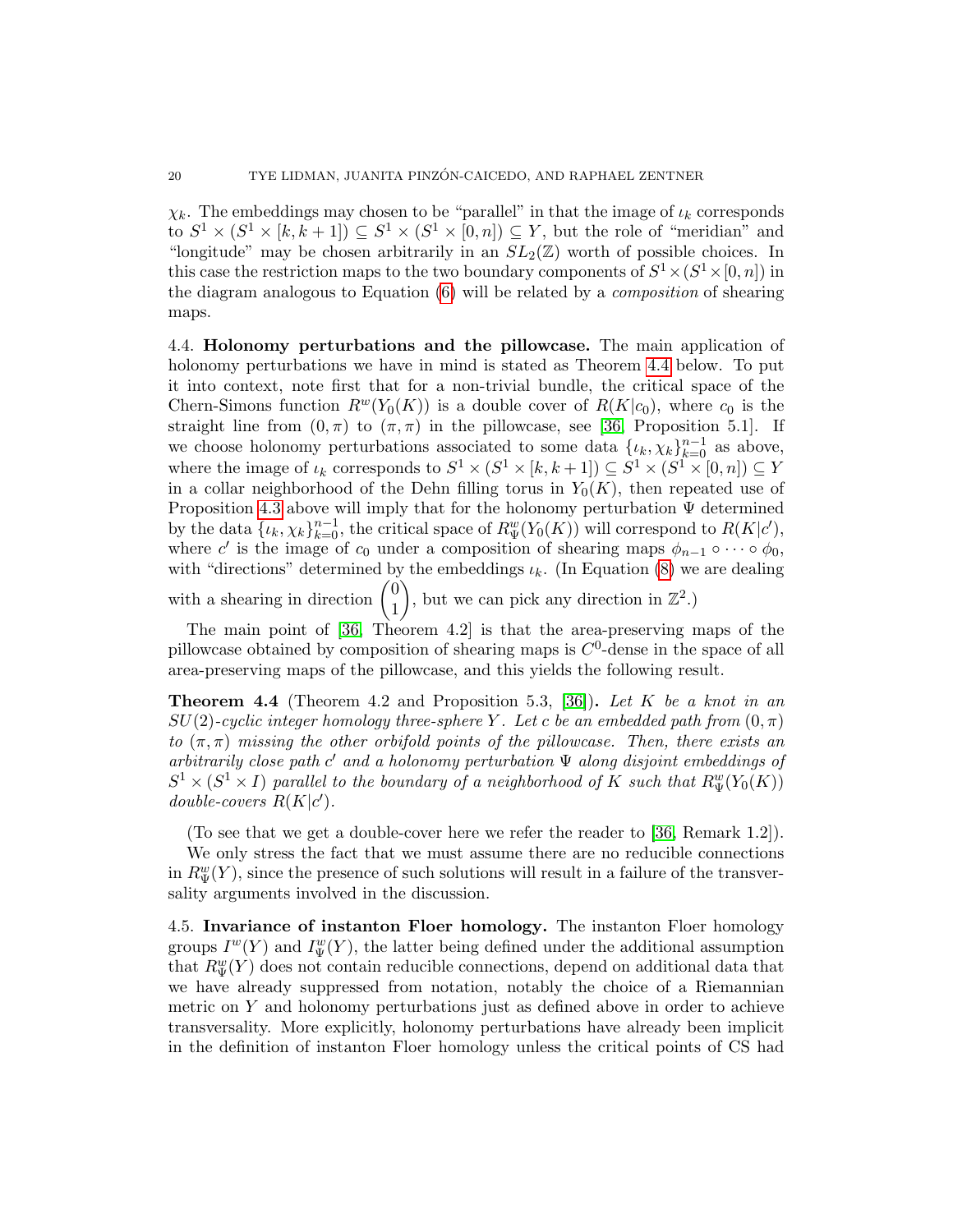been non-degenerate at the start and the moduli space defining the flow lines had been cut out transversally. In Floer's original work [\[14\]](#page-24-17), and elaborated in more detail in Donaldson's book [\[9\]](#page-24-18), invariance under the choice of Riemannian metric and the choice of holonomy perturbations follows from a more general concept, namely the functoriality of instanton Floer homology under cobordisms. See also the discussion in [\[23,](#page-24-22) Section 3.8.]

<span id="page-20-0"></span>**Theorem 4.5** (Invariance under holonomy perturbations). Suppose that the space of critical points  $R_{\Psi}^w(Y)$  of the perturbed Chern-Simons function [4](#page-17-1) appearing in Definition [4.2](#page-17-2) above does not contain equivalence classes of reducible connections. Then the associated instanton Floer homology groups  $I^w_*(Y)$  and  $I^w_{*,\Psi}(Y)$  are isomorphic.

Sketch of Proof. The proof of this statement is standard, so we will describe a chain map determining the isomorphism on homology and outline the ideas along which the result is proved.

Slightly more generally, suppose we are dealing with a smooth map  $[0, 1] \rightarrow$  $C^{\infty}(\mathscr{A}, \mathbb{R}), s \mapsto \Gamma(s)$ . We may suppose that this map is constant near 0 and 1. The Floer differential counts flow lines of the Chern-Simons function, possibly suitably perturbed. Instead of doing this, we may also consider the downward gradient flow equation of the *time-dependent* function  $CS + \Gamma(s)$ , where we extend  $\Gamma(s)$  to a map  $(-\infty, \infty) \to C^{\infty}(\mathscr{A}, \mathbb{R})$  which is constant  $\Gamma(0)$  on  $(-\infty, 0]$  and constant  $\Gamma(1)$ on [1,  $\infty$ ). If we are given critical points  $\rho_0$  of CS +Γ(0) and  $\rho_1$  of CS +Γ(1) of the same index, then we consider a zero-dimensional moduli space  $M_{\rho_0,\rho_1}$  of connections  $\mathbf{A} = \{A(t)\}_t$  on  $E \to \mathbb{R} \times Y$  of finite  $L^2$ -norm (inducing  $\theta$  on  $\det(E)$ , pulled back to  $\mathbb{R} \times Y$ , such that the equation

<span id="page-20-1"></span>
$$
\frac{dA}{dt} = -\operatorname{grad}(CS + \Gamma(t))(A(t))\tag{9}
$$

holds on  $\mathbb{R} \times Y$ , where grad denots the  $L^2$ -gradient, and **A** limits to  $\rho_0$  and  $\rho_1$  in the limit  $t \to \pm \infty$ , respectively. Finally, we also require that the moduli space  $M_{\rho_0,\rho_1}$ is cut out transversally.

We require that the addition of the term  $-\text{grad}(\Gamma(t))(A(t))$  to the gradient flow Equation [\(9\)](#page-20-1) for the Chern-Simons function does not alter the linearized deformation theory for  $\bf{A}$ , see for instance [\[9,](#page-24-18) Sections 3 and 4]. Furthermore, we have to require that the Uhlenbeck compactification goes through with the perturbation we have in mind. It is shown in [\[9,](#page-24-18) Section 5.5] that both hold for the function Γ built from holonomy perturbations as described in Equation [\(10\)](#page-21-0). One essential feature is that the holonomy perturbation term appearing in the flow equation is uniformly bounded.

A suitable interpolation between the holonomy perturbation data  $\Gamma(0) = 0$  and  $\Gamma(1) = \Psi$  for  $\Psi$  as in Equation [\(4\)](#page-17-1) is given, for instance, by the following formula.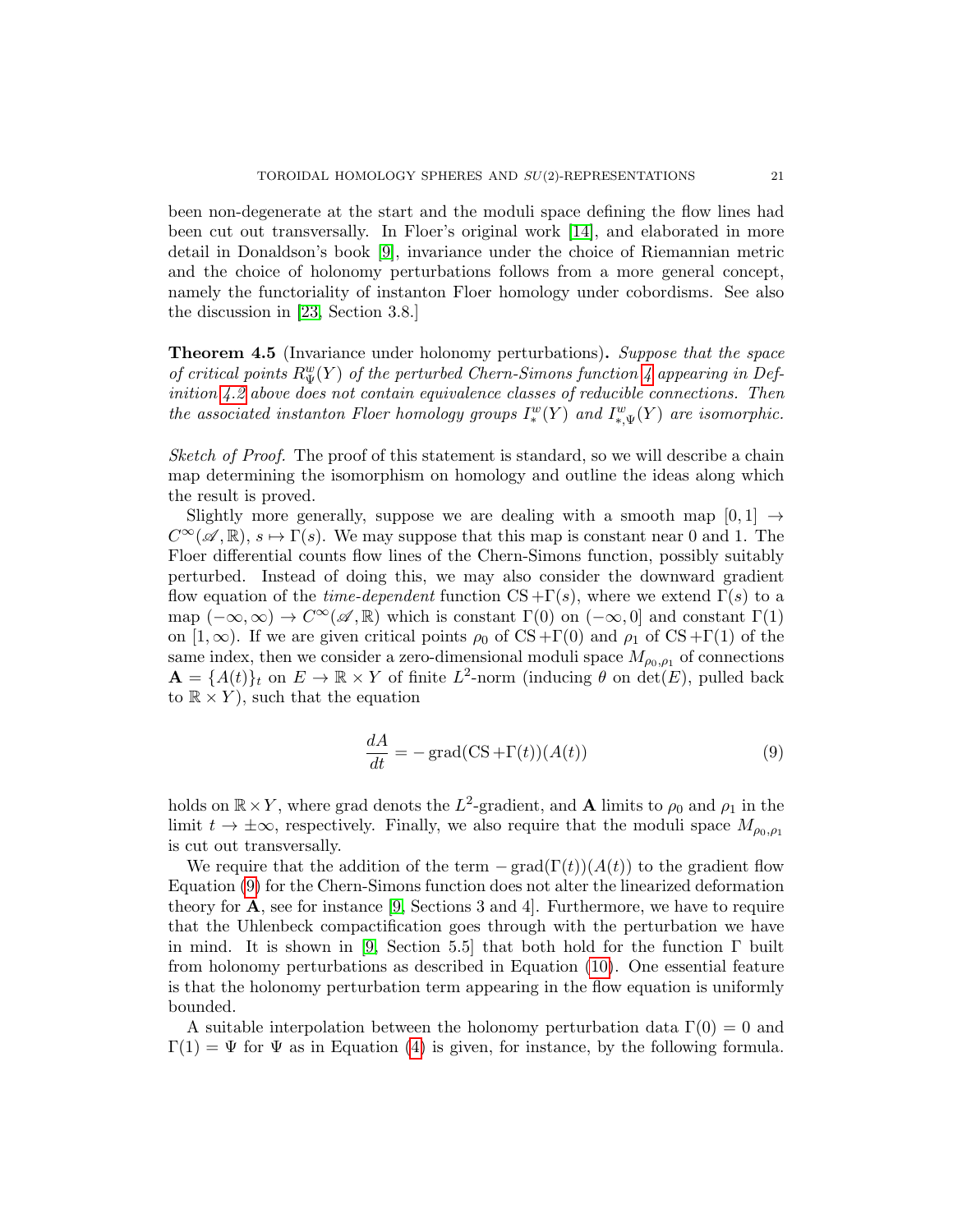Suppose  $\Psi$  is determined by data  $\{\iota_k, \chi_k\}_{k=0}^{n-1}$ . Then for  $t \in [\frac{k}{n}]$  $\frac{k}{n}, \frac{k+1}{n}$  $\frac{+1}{n}$  we define

<span id="page-21-0"></span>
$$
\Gamma(t) = \sum_{l=0}^{k-1} \Phi_l + \beta(t - k/n)\Phi_k
$$
\n(10)

for any  $k \in \{0, ..., n-1\}$ . Here  $\beta$ :  $[0, \frac{1}{n}]$  $\frac{1}{n}] \rightarrow [0, 1]$  is a smooth function which is 0 in a neighborhood of 0 and 1 in a neighborhood of  $\frac{1}{n}$ .

Now the moduli space  $M_{\rho_0,\rho_1}$  does not contain any reducibles, because if it did, then the limits  $\rho_0$  and  $\rho_1$  in  $\hat{R}^w(Y)$  and  $R^w_\Psi(Y)$ , respectively, would also be reducible, and by our assumption and the setup for instanton Floer homology for admissible bundles, this does not occur.

One defines a linear map  $\zeta: C^w(Y) \to C^w_{\Psi}(Y)$  of the underlying chain complexes such that the "matrix entry" corresponding to the elements  $\rho_0 \in C^w(Y)$  and  $\rho_1 \in$  $C_{\Psi}^{w}(Y)$  is given by the signed count of the moduli space  $M_{\rho_0,\rho_1}$ , where the sign is determined in the usual way by the choice of a *homology orientation*. That  $\zeta$  is a chain map follows from analyzing the compactification of suitable 1-dimensional moduli spaces, making use of Uhlenbeck compactification – no bubbling can occur here due to the dimension of the moduli space – and the chain convergence discussed in [\[9,](#page-24-18) Section 5.1], together with suitable glueing results.

That different interpolations yield chain homotopic chain maps follows from studying the compactification of (−1)-dimensional moduli spaces over a 1-dimensional family, defining a chain homotopy equivalence between the two different interpolations.

That  $\zeta$  defines a chain homotopy equivalence follows from the functoriality property: One may consider a further path  $\Gamma' : [1, 2] \to C^{\infty}(\mathscr{A}, \mathbb{R})$  such that  $\Gamma'(1) = \Gamma(1)$ , similar as above. This defines a corresponding chain map  $\zeta' : C^w_{\Psi} \to C^w_{\Gamma'(2)}$ . On the other hand, one may concatenate the path  $\Gamma(t)$  and the path  $\Gamma'(t)$  and build a corresponding interpolation  $\Gamma'' : [0, 2] \to C^{\infty}(\mathscr{A}, \mathbb{R})$ , resulting in a chain map  $\zeta''$ as above. A neck stretching argument then shows that  $\zeta''$  and  $\zeta' \circ \zeta$  are chain homotopy equivalent, and hence induce the same maps on homology. In our situation we take  $\Gamma'(2)$  to be 0, meaning that this defines again the "unperturbed" chain complex  $C^w(Y)$  (which, again, may contain some perturbations for the sake of regularity omitted in our notation). One may finally interpolate between  $\Gamma''$  and the 0-term along a 1-dimensional family. Analyzing again the compactification of suitable (−1)-dimensional moduli spaces over a 1-dimensional family, one obtains a chain homotopy equivalence between  $\zeta''$  and the identity.

Remark 4.6. There is some confusion about invariance under "small" and "large" holonomy perturbations in the field. If one is given holonomy perturbation data for which the underlying space of critical points and moduli spaces defining the differentials are already cut out transversally, then for small enough perturbations the same will still hold, and the resulting chain complexes will be isomorphic. This is due to the fact that the condition of being cut out transversally is an *open* condition,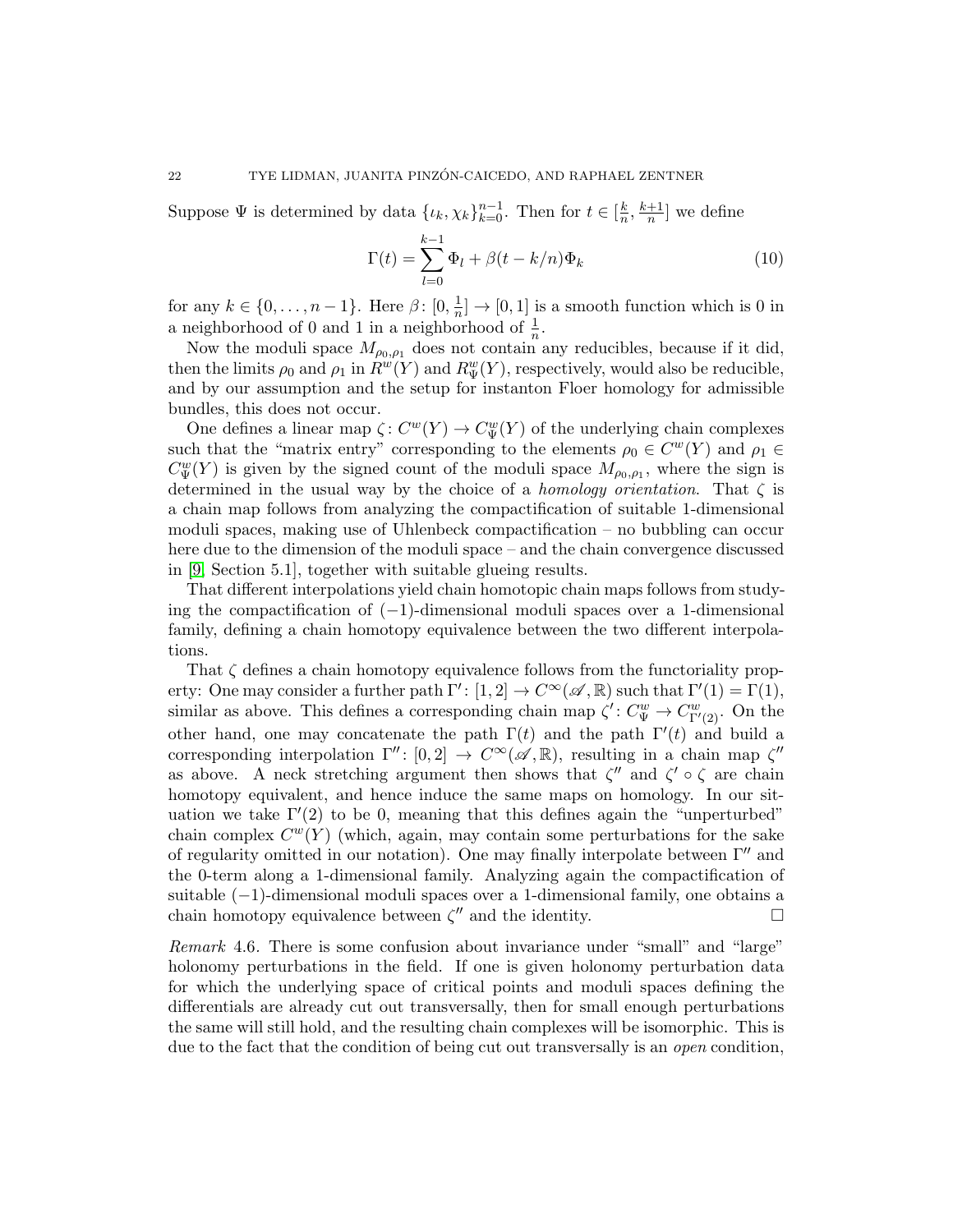

<span id="page-22-1"></span>FIGURE 5. Left: The pattern representing the  $(2,1)$ -cable satellite operation. Right: The (2,1)-cable for the right handed trefoil. The extra twisting appears as a consequence of the requirement that a longitude in  $S^1 \times D^2$  maps to the canonical longitude of the trefoil.

expressed as the surjectivity of the deformation operators involved in the linearized equation together with the Coulomb gauge fixing.

If on the other hand, one is given a situation where the critical points and the unperturbed moduli spaces are not cut out transversally, then one needs to perturb, and even if these perturbations are chosen "small", the resulting chain complexes will in general not be isomorphic but only chain homotopy equivalent. In this situation, the proof of invariance is really the same as proving the invariance under "large" perturbations, and already present in [\[14\]](#page-24-17) and [\[9\]](#page-24-18).

## 5. Branched covers of prime satellite knots

<span id="page-22-0"></span>In this section, we prove Corollary [1.5,](#page-3-1) establishing the existence of a non-trivial  $SU(2)$  representation for cyclic branched covers of prime satellite knots. We begin with a definition of satellite knots.

**Definition 5.1.** Let  $P \subset S^1 \times D^2$  be an oriented knot in the solid torus. Consider an orientation-preserving embedding  $h: S^1 \times D^2 \to S^3$  whose image is a tubular neighborhood of a knot K so that  $S^1 \times \{ \ast \in \partial D^2 \}$  is mapped to the canonical longitude of K. The knot  $h(P)$  is called the *satellite knot with pattern P* and companion K, and is denoted  $P(K)$ . The winding number of the satellite is defined to be the algebraic intersection number of P with  $\{*\}\times D^2$ . See Figure [5](#page-22-1) for an example.

**Corollary 1.5.** Let K be a prime, satellite knot in  $S^3$  and let  $\Sigma(K)$  be any nontrivial cyclic cover of  $S^3$  branched over K. Then  $\pi_1(\Sigma(K))$  admits a non-trivial SU(2) representation.

*Proof.* Let K be a prime satellite knot in  $S^3$ . If  $\Sigma(K)$  is not an integer homology three-sphere, then there is a non-trivial abelian representation. In the case when  $\Sigma(K)$  is an integer homology three-sphere, then by Theorem [1.1](#page-1-0) it suffices to show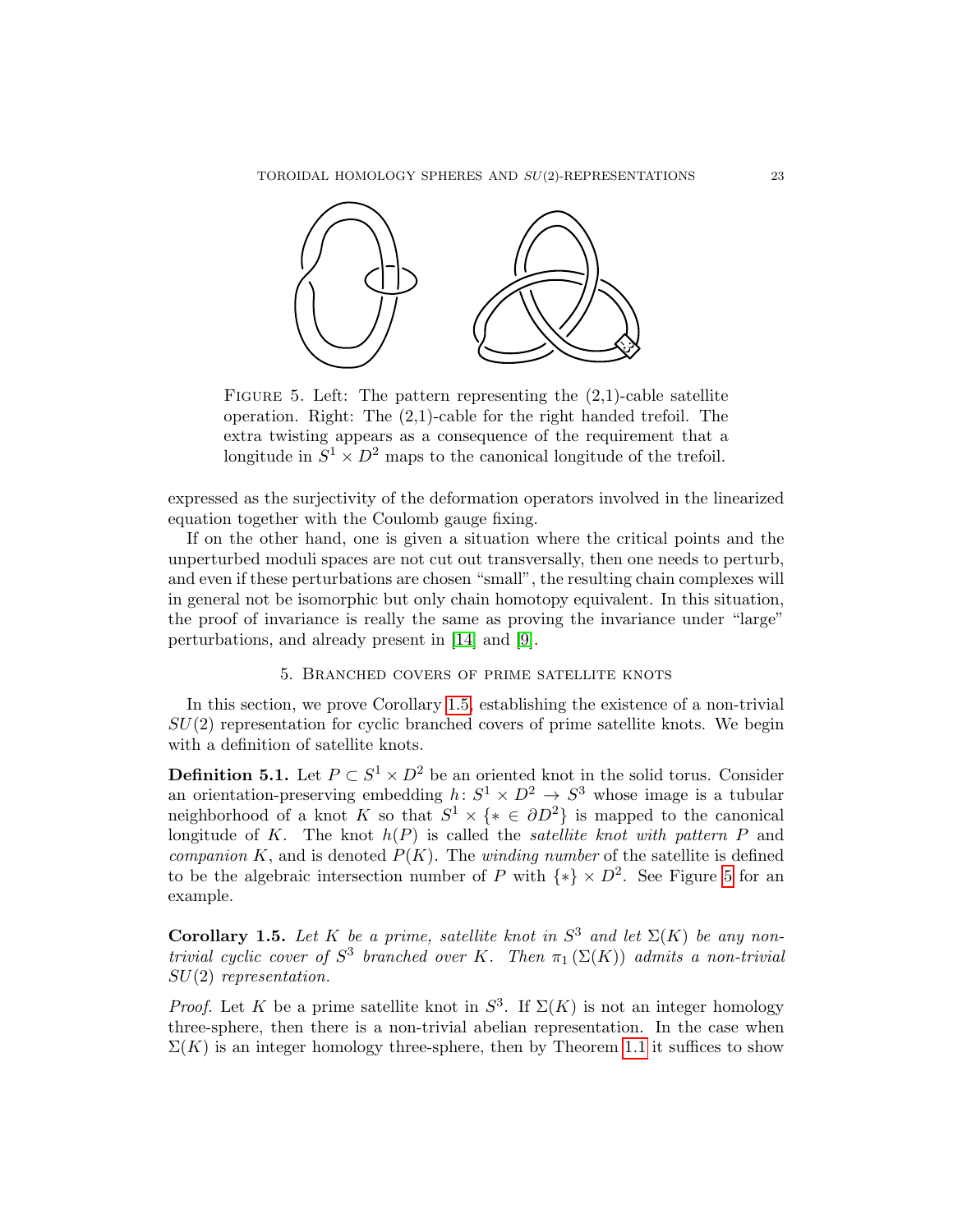that  $\Sigma(K)$  is toroidal. Write  $K = P(J)$  and observe that if  $\Sigma(K)$  is the d-fold cover of  $S^3$  branched over  $P(J)$ , then there is a decomposition of  $\Sigma(P(J))$  as the union of  $\Sigma(S^1 \times D^2, P)$ , the d-fold cover of  $S^1 \times D^2$  branched over P, and a d-fold covering space of the knot complement  $S^3 \setminus N(J)$ . The isomorphism type of this latter covering space depends only on the greatest common divisor between d and the winding number of  $S^1 \times D^2$ , see for example [\[31\]](#page-25-10) or [\[24,](#page-25-11) pg. 220]. Since the exterior of  $J$  has incompressible boundary, the same is true of any cover. Therefore, we just need to show that  $\Sigma(D^2 \times S^1, P)$  has incompressible boundary. We claim the following. Let P be a non-trivial pattern knot in  $D^2 \times S^1$  which does not correspond to a connect-sum and which is not contained in an embedded  $B^3$ . Then for any cyclic branched cover over  $P$ ,  $\Sigma(D^2 \times S^1, P)$  has incompressible boundary. This claim is standard and proved in the lemma below for completeness.

**Lemma 5.2.** Let P be a non-trivial pattern knot in  $D^2 \times S^1$  which does not correspond to a connect-sum and which is not contained in an embedded  $B^3$ . Then for any cyclic branched cover over P,  $M = \Sigma(D^2 \times S^1, P)$  has incompressible boundary.

*Proof.* Suppose that  $\gamma$  is an essential loop on  $\partial M$ , which is nullhomotopic in M. Let G denote the group of covering transformations of M and consider the action of G on the boundary. We first claim that  $\gamma$  can be isotoped on the boundary such that for each  $q \in G$ , either  $q(\gamma) \cap \gamma = \emptyset$  or  $q(\gamma) = \gamma$ . Of course, we only need to restrict to the subgroup of elements which fix the boundary component containing  $\gamma$  setwise. Further, since  $\gamma$  bounds in M, it is easy to see that the homology class in  $\partial M$  is fixed by all such elements. Because every finite group action on the torus is equivalent to the quotient of an affine action of the plane, the claim easily follows. Now, because of this claim, and because the curve  $\gamma$  is disjoint from the lift of P, the equivariant Dehn's lemma [\[34\]](#page-25-12) implies that there exists a disk  $D$  in M bounding  $\gamma$  such that for all g, either  $g(D) \cap D = \emptyset$  or  $g(D) = D$ , and furthermore, D is transverse to the lift of the branch set. Consider the (possibly disconnected) surface  $\Sigma = \bigcup_{g \in G} g(D)$ . Then,  $\Sigma/G$  is a collection of disks in  $D^2 \times S^1$  and  $\Sigma \to \Sigma/G$  is a branched cover (although some components of  $\Sigma$  may have trivial branch locus). Furthermore, each component of the boundary of  $\Sigma/G$  is an essential curve on the boundary of the solid torus. For homology reasons, it is necessarily a meridional curve on the solid torus and each component of  $\Sigma/G$  is a meridional disk. (The components cannot have any other topology, since a disk can only cover/branch cover another disk.) Now, if any component of  $\Sigma/G$  does not intersect P, then we can cut  $D^2 \times S^1$  along one of these disks, and see that P is contained in  $B^3$  and we have a contradiction. If some component of  $\Sigma/G$  does intersect P, it must intersect in exactly one point, since a disk cannot be such a cyclic branched cover over a disk with more than one branch point. (Here we are using that the branch points all correspond to intersections of  $P$  with the disk.) In other words,  $P$  is the pattern for a connect-sum, and again we have a contradiction. This proves the claim and completes the proof of the lemma.  $\Box$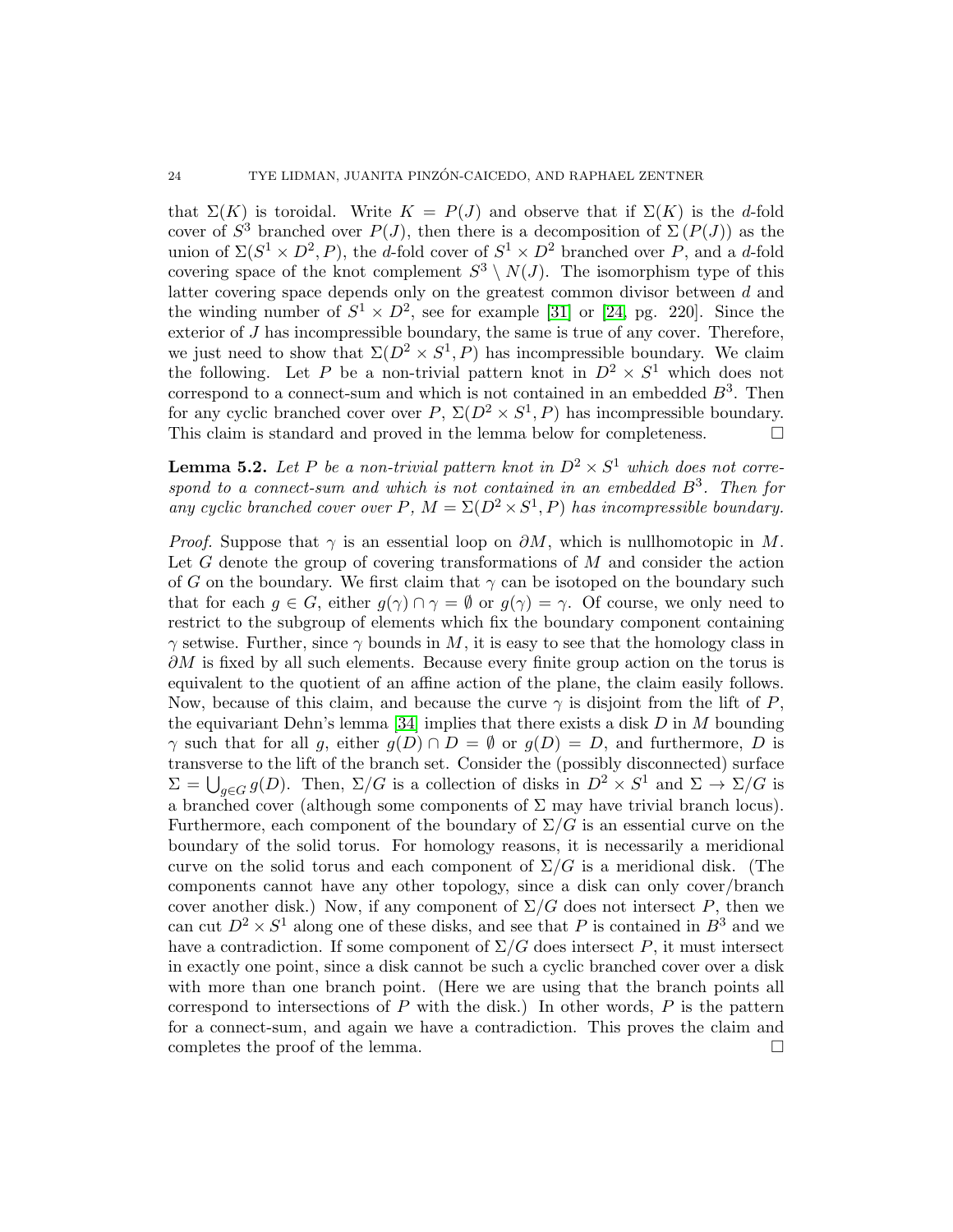#### **REFERENCES**

- <span id="page-24-6"></span>[1] J. A. Baldwin and S. Sivek. Stein fillings and SU(2) representations. Geom. Topol., 22(7):4307– 4380, 2018.
- <span id="page-24-14"></span>[2] M. Boileau and S. Boyer. Graph manifold Z-homology 3-spheres and taut foliations. J. Topol., 8(2):571–585, 2015.
- <span id="page-24-13"></span>[3] F. Bonahon and L. C. Siebenmann. The characteristic toric splitting of irreducible compact 3-orbifolds. Math. Ann., 278(1-4):441–479, 1987.
- <span id="page-24-16"></span>[4] S. Boyer and A. Nicas. Varieties of group representations and Casson's invariant for rational homology 3-spheres. Trans. Amer. Math. Soc., 322(2):507–522, 1990.
- <span id="page-24-19"></span>[5] P. J. Braam and S. K. Donaldson. Floer's work on instanton homology, knots and surgery. In The Floer memorial volume, volume 133 of Progr. Math., pages 195–256. Birkhäuser, Basel, 1995.
- <span id="page-24-11"></span>[6] J. Conway and B. Tosun. Mazur-type manifolds with L-space boundary. Math. Res. Lett., 27(1):35–42, 2020.
- <span id="page-24-4"></span>[7] C. Cornwell, L. Ng, and S. Sivek. Obstructions to Lagrangian concordance. Algebr. Geom. Topol., 16(2):797–824, 2016.
- <span id="page-24-8"></span>[8] M. Culler. Lifting representations to covering groups. Adv. in Math., 59(1):64–70, 1986.
- <span id="page-24-18"></span>[9] S. K. Donaldson. Floer homology groups in Yang-Mills theory, volume 147 of Cambridge Tracts in Mathematics. Cambridge University Press, Cambridge, 2002. With the assistance of M. Furuta and D. Kotschick.
- <span id="page-24-7"></span>[10] E. Eftekhary. Bordered Floer homology and existence of incompressible tori in homology spheres. Compos. Math., 154(6):1222–1268, 2018.
- <span id="page-24-12"></span>[11] Y. Eliashberg. Topological characterization of Stein manifolds of dimension > 2. Internat. J. Math., 1(1):29–46, 1990.
- <span id="page-24-3"></span>[12] R. Fintushel and R. J. Stern. Instanton homology of Seifert fibred homology three spheres. Proc. London Math. Soc. (3), 61(1):109–137, 1990.
- <span id="page-24-21"></span>[13] A. Floer. An instanton-invariant for 3-manifolds. Comm. Math. Phys., 118(2):215-240, 1988.
- <span id="page-24-17"></span>[14] A. Floer. Instanton homology and Dehn surgery. In The Floer memorial volume, volume 133 of Progr. Math., pages 77–97. Birkhäuser, Basel, 1995.
- <span id="page-24-15"></span>[15] S. Fukuhara and N. Maruyama. A sum formula for Casson's λ-invariant. Tokyo J. Math., 11(2):281–287, 1988.
- <span id="page-24-10"></span>[16] C. M. Gordon. Dehn surgery and satellite knots. Trans. Amer. Math. Soc., 275(2):687–708, 1983.
- <span id="page-24-0"></span>[17] J. Hempel. Residual finiteness for 3-manifolds. In *Combinatorial group theory and topology* (Alta, Utah, 1984), volume 111 of Ann. of Math. Stud., pages 379–396. Princeton Univ. Press, Princeton, NJ, 1987.
- <span id="page-24-1"></span>[18] R. Kirby. Problems in Low-Dimensional Topology, 1995.
- <span id="page-24-9"></span>[19] P. Kronheimer and T. Mrowka. Knots, sutures, and excision. J. Differential Geom., 84(2):301– 364, 2010.
- <span id="page-24-20"></span>[20] P. Kronheimer and T. Mrowka. Knots, sutures, and excision. J. Differential Geom., 84(2):301-364, 2010.
- <span id="page-24-5"></span>[21] P. B. Kronheimer and T. S. Mrowka. Dehn surgery, the fundamental group and SU(2). Math. Res. Lett., 11(5-6):741–754, 2004.
- <span id="page-24-2"></span>[22] P. B. Kronheimer and T. S. Mrowka. Witten's conjecture and property P. Geom. Topol., 8:295–310, 2004.
- <span id="page-24-22"></span>[23] P. B. Kronheimer and T. S. Mrowka. Knot homology groups from instantons. J. Topol., 4(4):835–918, 2011.